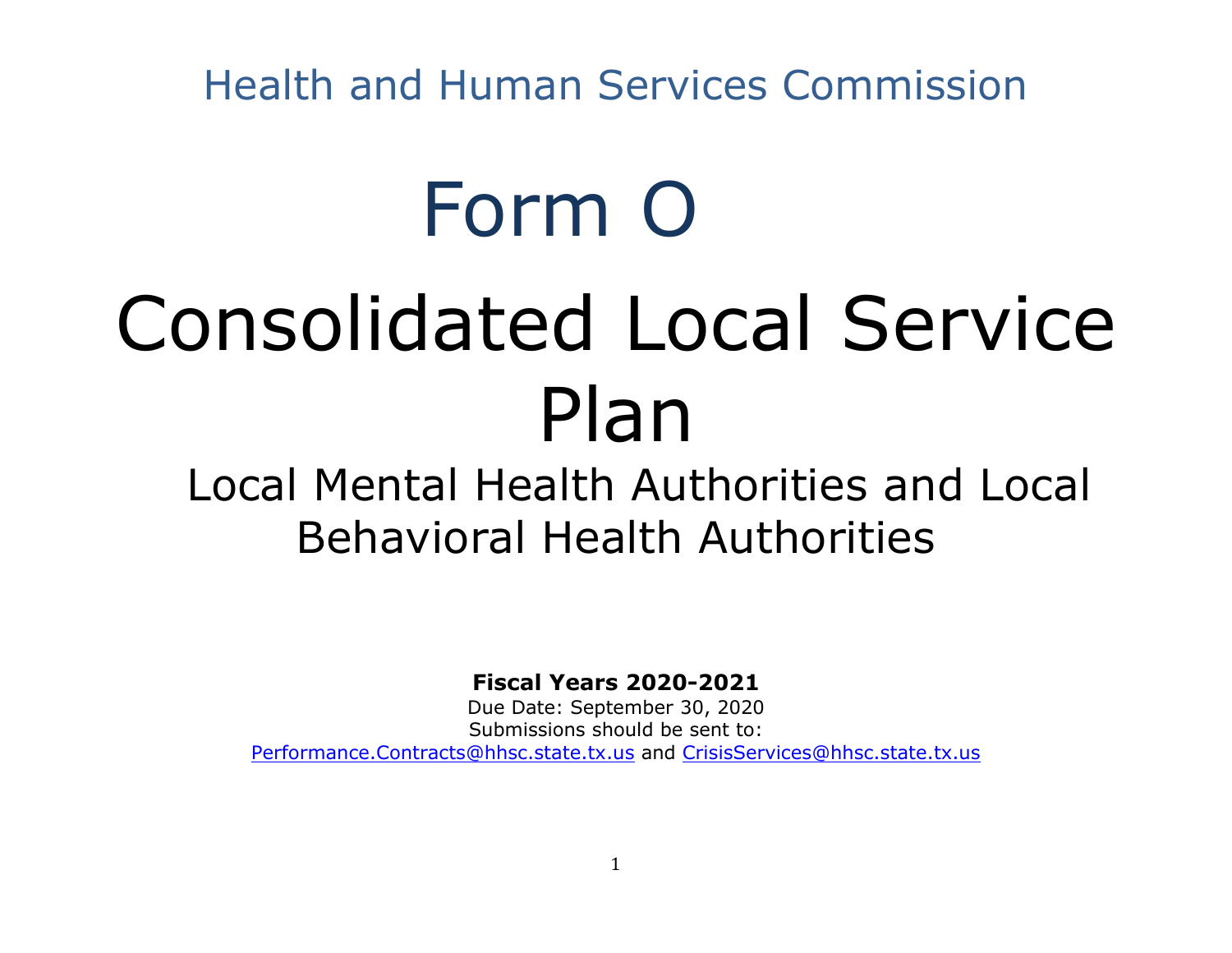### **Contents**

| I.A                                                                                                    |
|--------------------------------------------------------------------------------------------------------|
| I.B                                                                                                    |
| 1.C                                                                                                    |
| I.D                                                                                                    |
|                                                                                                        |
|                                                                                                        |
| II.B Utilization of Hotline, Role of Mobile Crisis Outreach Teams, and Crisis Response Process14       |
| II.C Plan for local, short-term management of pre- and post-arrest patients who are incompetent to     |
| II.D Seamless Integration of emergent psychiatric, substance use, and physical healthcare treatment 26 |
| II.E                                                                                                   |
|                                                                                                        |
|                                                                                                        |
|                                                                                                        |
|                                                                                                        |
|                                                                                                        |
|                                                                                                        |
|                                                                                                        |
| Appendix B:                                                                                            |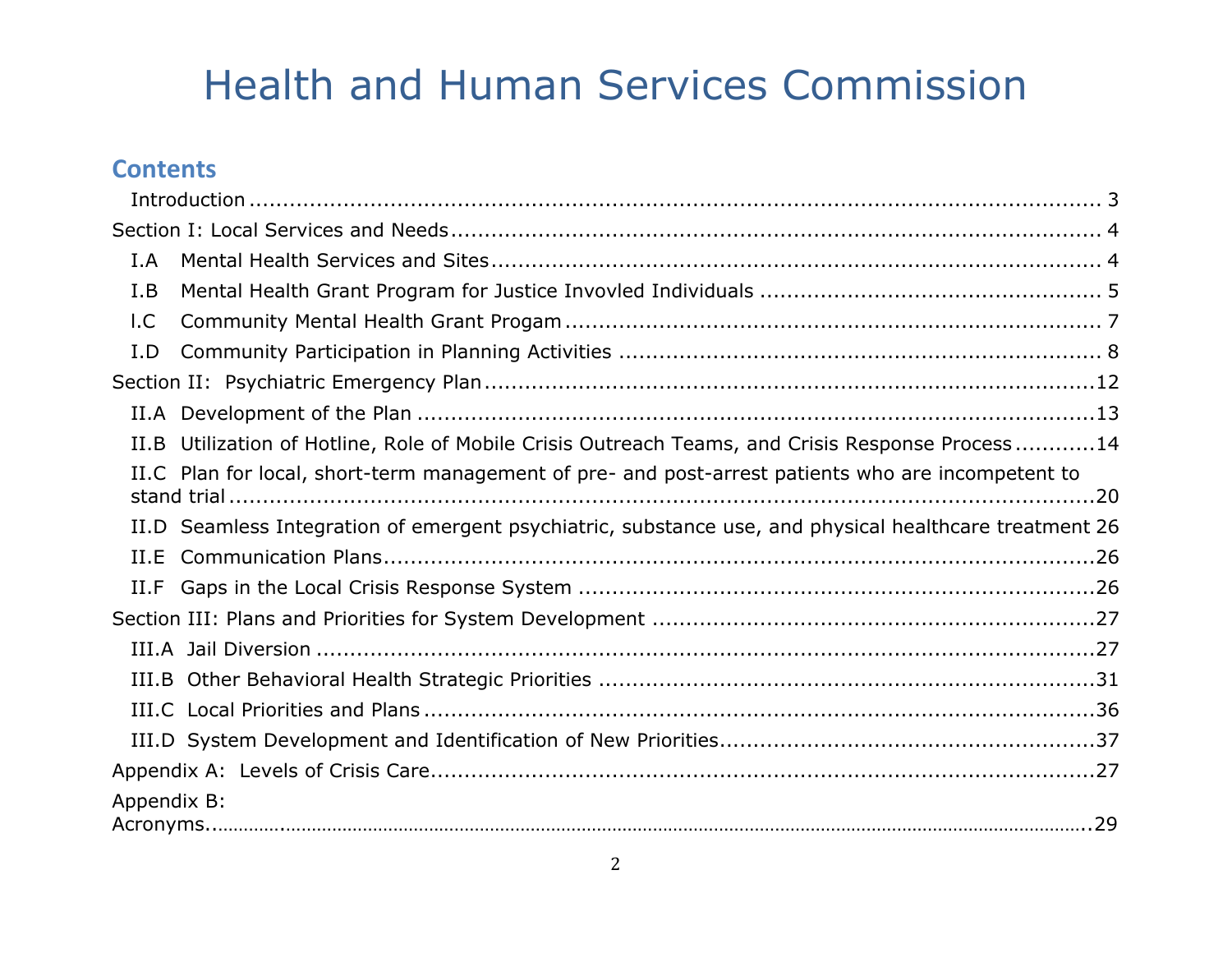#### <span id="page-2-0"></span>**Introduction**

The Consolidated Local Service Plan (CLSP) encompasses all service planning requirements for local mental health authorities (LMHAs) and local behavioral health authorities (LBHAs). The CLSP has three sections: Local Services and Needs, the Psychiatric Emergency Plan, and Plans and Priorities for System Development.

The CLSP asks for information related to community stakeholder involvement in local planning efforts. The Health and Human Services Commission (HHSC) recognizes that community engagement is an ongoing activity and input received throughout the biennium will be reflected in the local plan. LMHAs and LBHAs may use a variety of methods to solicit additional stakeholder input specific to the local plan as needed. In completing the template, please provide concise answers, using bullet points. Only use the acronyms noted in Appendix B and language that the community will understand as this document is posted to LMHAs and LBHAs' websites. When necessary, add additional rows or replicate tables to provide space for a full response.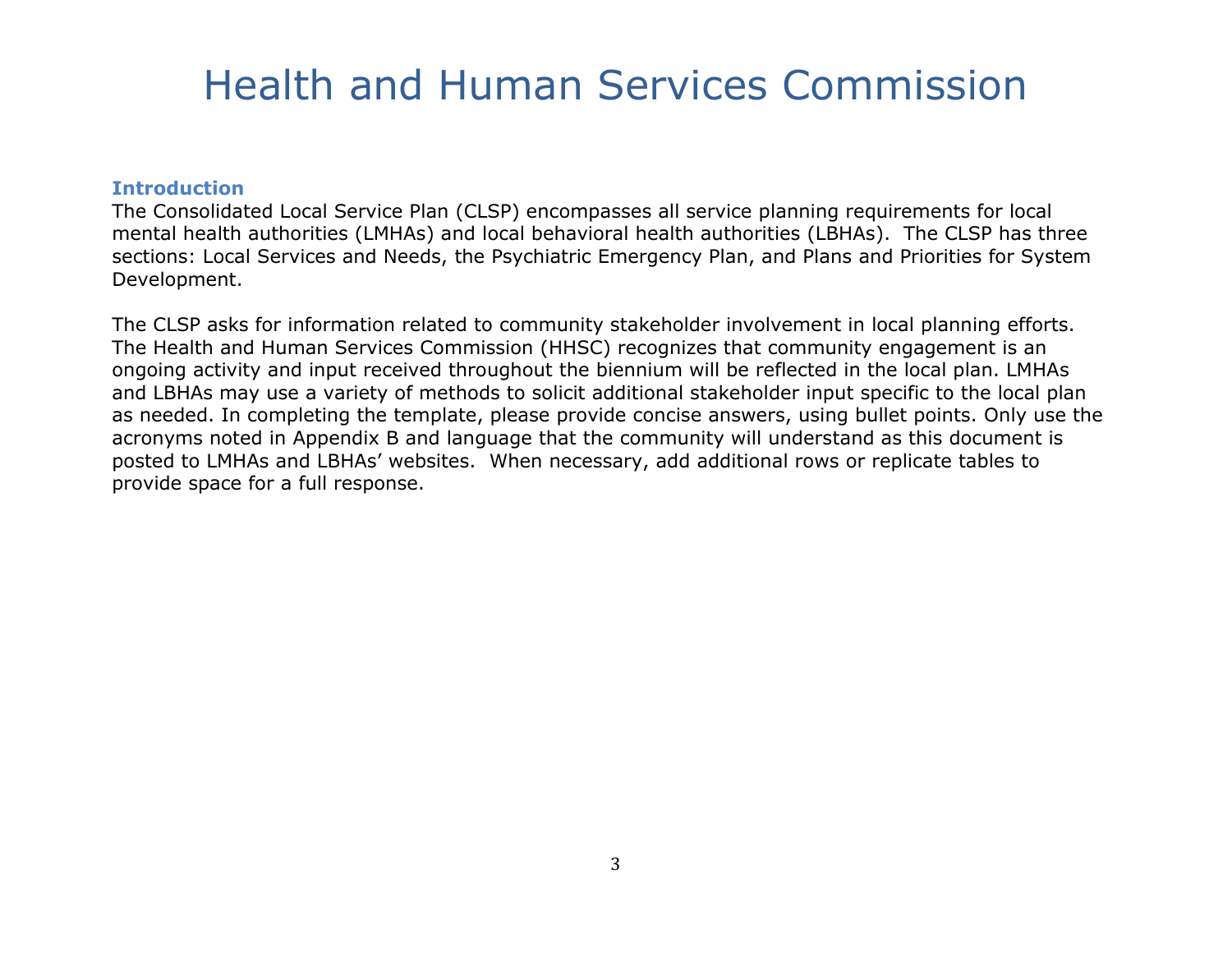#### <span id="page-3-1"></span><span id="page-3-0"></span>**Section I: Local Services and Needs**

#### **I.A Mental Health Services and Sites**

- *In the table below, list sites operated by the LMHA or LBHA (or a subcontractor organization) providing mental health services regardless of funding. Include clinics and other publicly listed service sites. Do not include addresses of individual practitioners, peers, or individuals that provide respite services in their homes.*
- *Add additional rows as needed.*
- *List the specific mental health services and programs provided at each site, including whether the services are for adults, adolescents, and children (if applicable):*
	- o *Screening, assessment, and intake*
	- o *Texas Resilience and Recovery (TRR) outpatient services: adults, adolescents, or children*
	- o *Extended Observation or Crisis Stabilization Unit*
	- o *Crisis Residential and/or Respite*
	- o *Contracted inpatient beds*
	- o *Services for co-occurring disorders*
- o *Substance abuse prevention, intervention, or treatment*
- o *Integrated healthcare: mental and physical health*
- o *Services for individuals with Intellectual Developmental Disorders(IDD)*
- o *Services for youth*
- o *Services for veterans*
- o *Other (please specify)*

| <b>Operator</b><br>(LMHA/LBHA or<br><b>Contractor</b><br>Name) | <b>Street Address,</b><br>City, and Zip,<br><b>Phone Number</b> | <b>County</b> | <b>Services &amp; Target Populations Served</b>                                                                                                                                                  |
|----------------------------------------------------------------|-----------------------------------------------------------------|---------------|--------------------------------------------------------------------------------------------------------------------------------------------------------------------------------------------------|
| <b>Betty Hardwick</b><br><b>Center Outpatient</b><br>Services  | 2626 S. Clack St.<br>Abilene, Tx 79606                          | Taylor        | • Adult MH FLOC<br>• Child & Adolescent FLOC<br>• Screening, Assessment and Intake for both<br>• Crisis/MCOT for both<br>• Consumer Benefits Services for both<br><b>Substance Use Disorders</b> |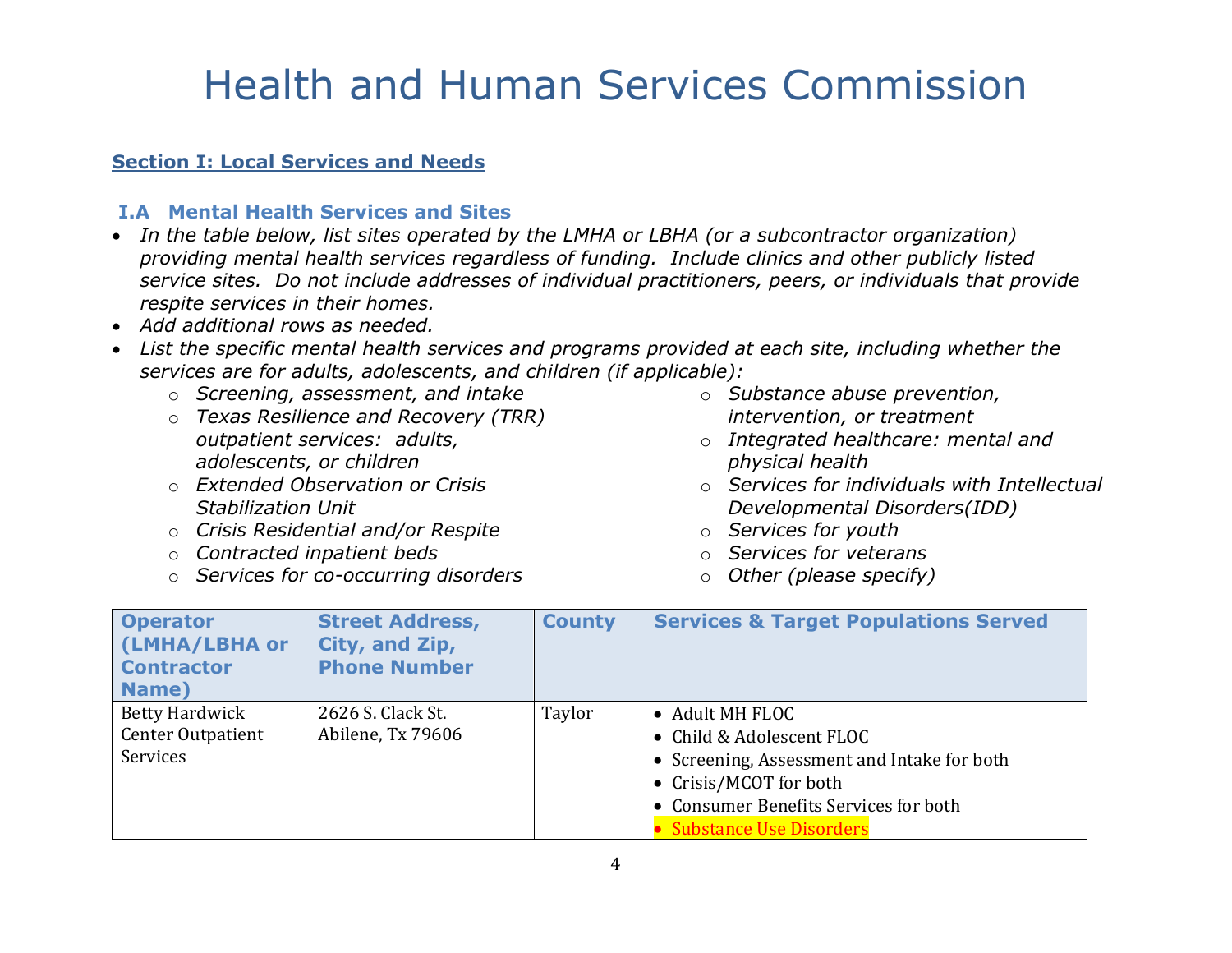| <b>Operator</b><br>(LMHA/LBHA or<br><b>Contractor</b><br>Name) | <b>Street Address,</b><br>City, and Zip,<br><b>Phone Number</b> | <b>County</b> | <b>Services &amp; Target Populations Served</b>     |
|----------------------------------------------------------------|-----------------------------------------------------------------|---------------|-----------------------------------------------------|
|                                                                |                                                                 |               | • Veterans Services                                 |
| Wood Group                                                     | 858 Formosa                                                     | Taylor        | • Respite for Adults                                |
| Avail                                                          | Corpus Christi, Tx                                              | <b>Nueces</b> | • Hotline and Intake for all persons                |
| Mental Health of                                               | PO Box 7782                                                     | Taylor        | • Consumer Operated services for Adults and         |
| America Abilene                                                | Abilene, Tx 79608                                               |               | Children                                            |
| Oceans Hospital                                                | 4225 Woods Pl                                                   | Taylor        | • Contracted Inpatient Services for both Adults and |
|                                                                | Abilene, Tx 79602                                               |               | Children                                            |
| <b>Rivercrest Hospital</b>                                     | 1636 Hunter's Glen Rd.                                          | Tom           | • Contracted Inpatient Services for both Adults and |
|                                                                | San Angelo, TX 76901                                            | Green         | Children                                            |
| Shannon Behavioral                                             | 2018 Pulliam St.                                                | Tom           | • Contracted Inpatient Services for both Adults and |
| Health                                                         | San Angelo, Tx. 76905                                           | Green         | Children                                            |
| Red River Hospital                                             | 1505 Eight Street                                               | Archer        | • Contracted Inpatient Services for both Adults and |
|                                                                | Wichita Falls, Tx 76301                                         |               | Children                                            |

#### <span id="page-4-0"></span>**I.B Mental Health Grant Program for Justice Involved Individuals**

The Mental Health Grant Program for Justice-Involved Individuals is a grant program authorized by Senate Bill (S.B.) 292, 85th Legislature, Regular Session, 2017, to reduce recidivism rates, arrests, and incarceration among individuals with mental illness, as well as reduce the wait time for individuals on forensic commitments. These grants support community programs by providing behavioral health care services to individuals with a mental illness encountering the criminal justice system and facilitate the local cross-agency coordination of behavioral health, physical health, and jail diversion services for individuals with mental illness involved in the criminal justice system.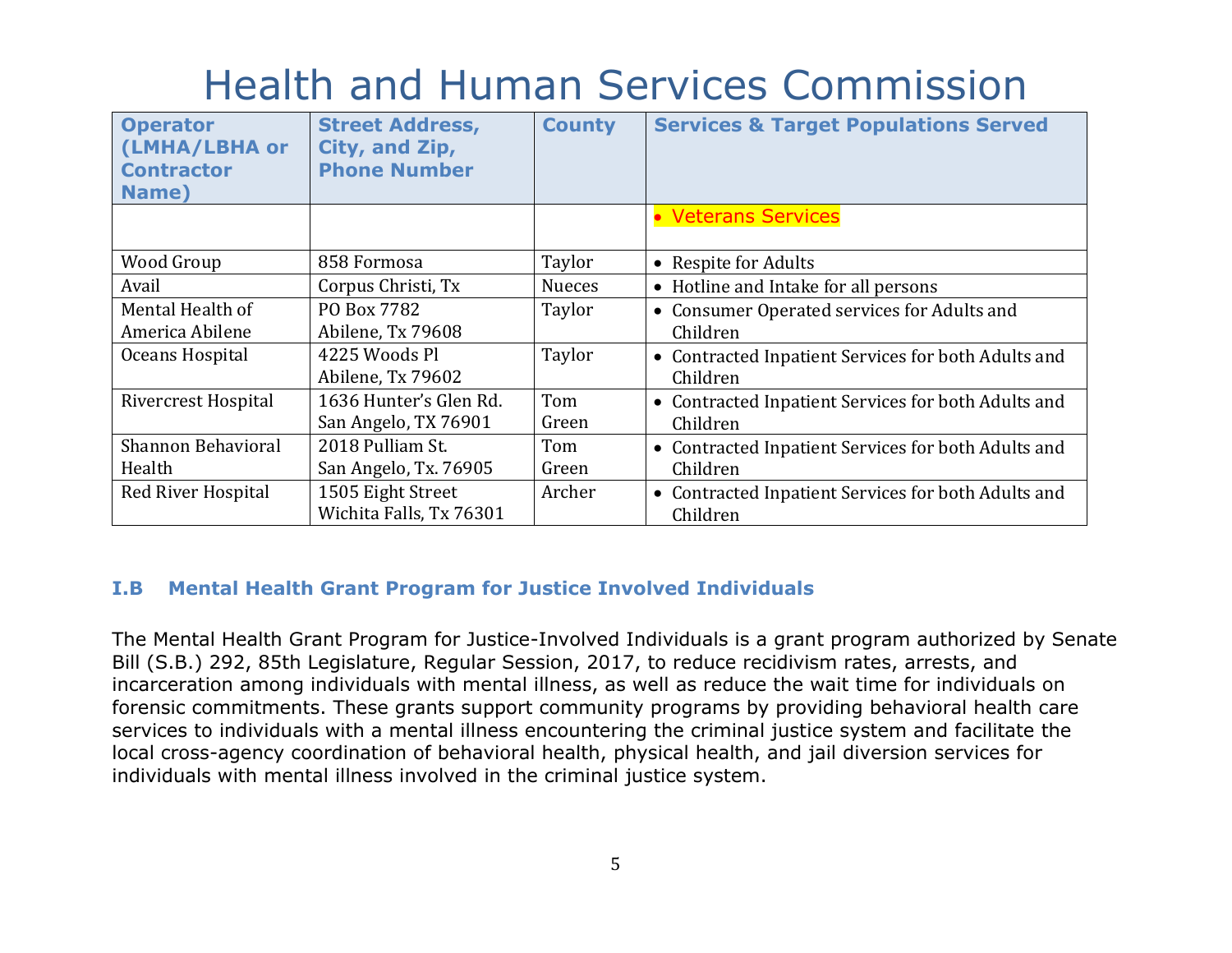*In the table below, describe the LMHA or LBHA S.B. 292 projects; indicate N/A if the LMHA or LBHA does not receive funding. Add additional rows if needed.*

| Fiscal<br>Year | Project Title (include brief description) | County $(s)$ | Population<br>Served | Number<br>Served per<br>Year |
|----------------|-------------------------------------------|--------------|----------------------|------------------------------|
|                | N/A                                       |              |                      |                              |
|                |                                           |              |                      |                              |
|                |                                           |              |                      |                              |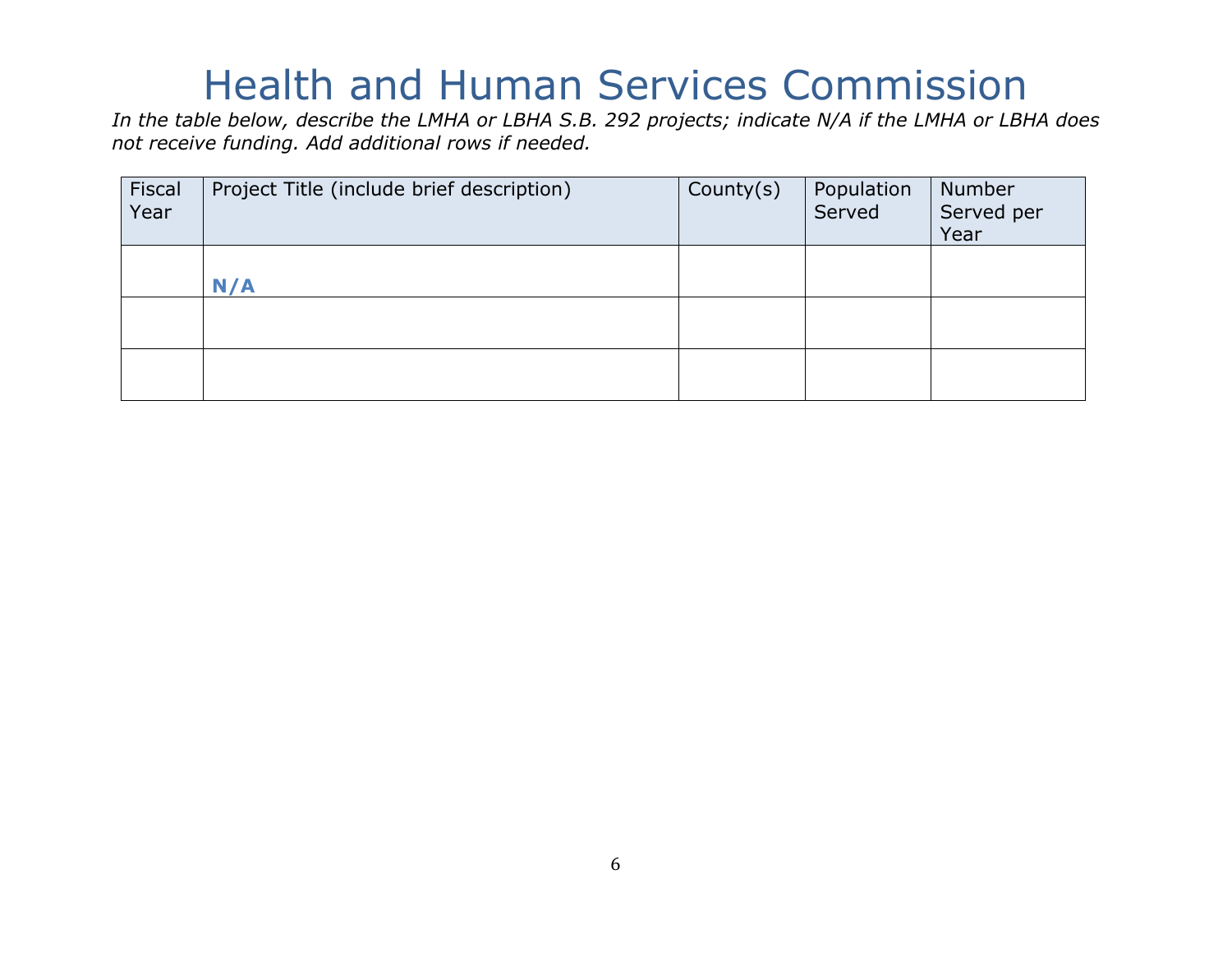#### <span id="page-6-0"></span>**l. C Community Mental Health Grant Program - Projects related to Jail Diversion, Justice Involved Individuals, and Mental Health Deputies**

The Community Mental Health Grant Program is a grant program authorized by House Bill (H.B.) 13, 85th Legislature, Regular Session, 2017. H.B. 13 directs HHSC to establish a state-funded grant program to support communities providing and coordinating mental health treatment and services with transition or supportive services for persons experiencing mental illness. The Community Mental Health Grant Program is designed to support comprehensive, data-driven mental health systems that promote both wellness and recovery by funding community-partnership efforts that

provide mental health treatment, prevention, early intervention, and/or recovery services, and assist with persons with transitioning between or remaining in mental health treatment, services, and supports.

*In the table below, describe the LMHA or LBHA H.B. 13 projects related to jail diversion, justice involved individuals and mental health deputies; indicate N/A if the LMHA or LBHA does not receive funding. Add additional rows if needed.*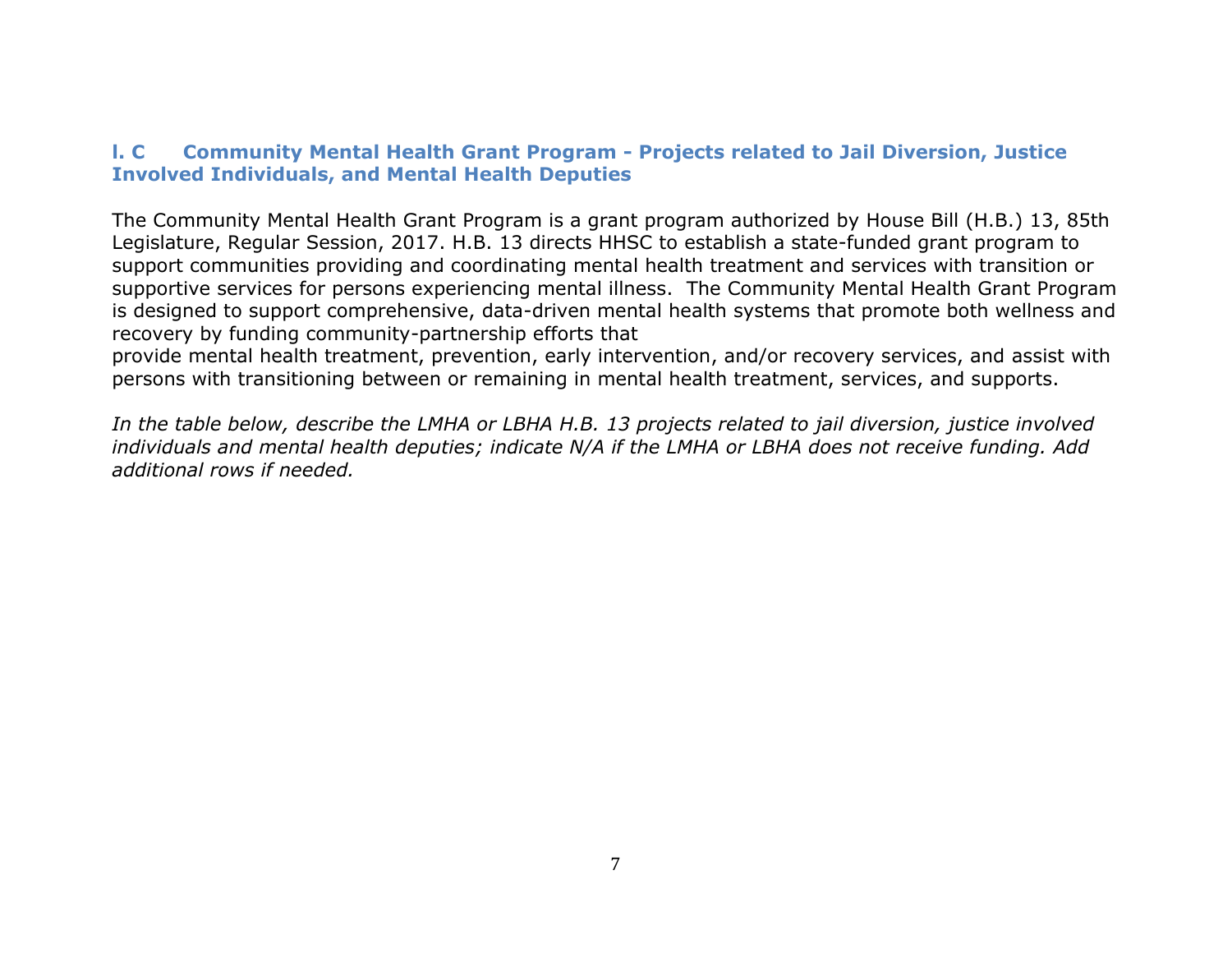| Fiscal<br>Year | Project Title (include brief description)                                                                                                                            | County                                                            | Population<br>Served                                                                   | <b>Number</b><br>Served per<br>Year |
|----------------|----------------------------------------------------------------------------------------------------------------------------------------------------------------------|-------------------------------------------------------------------|----------------------------------------------------------------------------------------|-------------------------------------|
| 19             | <b>Jail Transition- Serving individuals</b><br>who have recently been released from<br>jail.                                                                         | Taylor,<br>Jones,<br>Callahan,<br>Shackleford,<br><b>Stephens</b> | Adult<br><b>Mental</b><br><b>Health</b>                                                | 123                                 |
| 19             | <b>Elm Creek Psychiatric Services- Rapid</b><br>access to services to be seen within 3-<br>5 days for psychiatric evaluation and a<br>standalone psychiatric clinic. | Taylor,<br>Jones,<br>Callahan,<br>Shackleford,<br><b>Stephens</b> | Adult<br>Mental<br>Health &<br>Child &<br>Adolescent<br><b>Mental</b><br><b>Health</b> | 352                                 |

### <span id="page-7-0"></span>**I.D Community Participation in Planning Activities**

*Identify community stakeholders who participated in comprehensive local service planning activities.*

|             | <b>Stakeholder Type</b>                                                                   |             | <b>Stakeholder Type</b>                                                        |
|-------------|-------------------------------------------------------------------------------------------|-------------|--------------------------------------------------------------------------------|
| $\boxtimes$ | <b>Consumers</b>                                                                          | ⊠           | <b>Family members</b>                                                          |
| $\boxtimes$ | Advocates (children and adult)                                                            | $\boxtimes$ | Concerned citizens/others                                                      |
| $\boxtimes$ | Local psychiatric hospital staff<br>*List the psychiatric hospitals that<br>participated: | ⊠           | State hospital staff<br>*List the hospital and the staff that<br>participated: |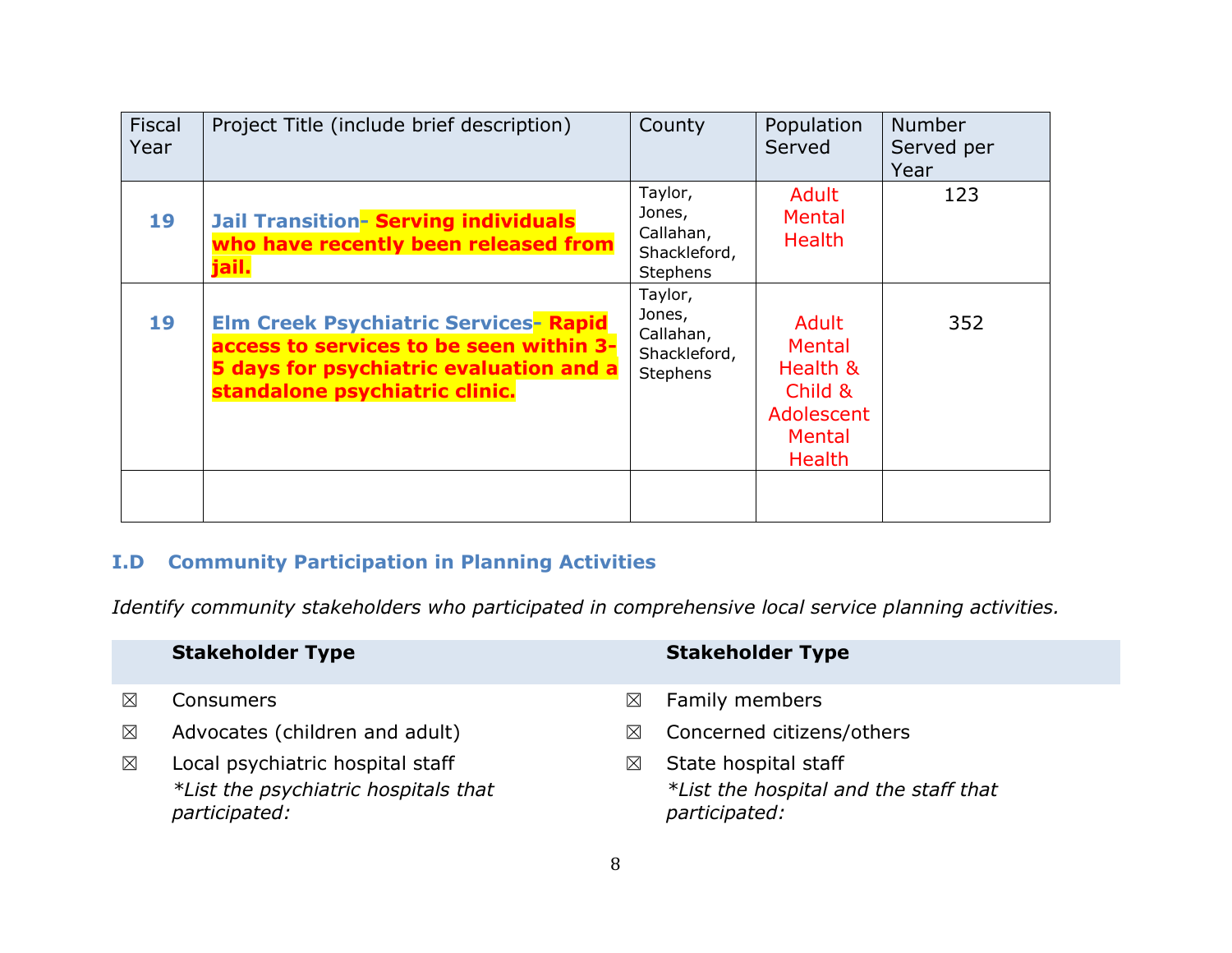- 
- 
- 
- $\boxtimes$  County officials *\*List the county and the official name and title of participants:*
	- Taylor County Commissioner Statler
	- Jones County Sheriff Danny Jiminez
	- Taylor County Sheriff Ricky Bishop
	- Stephens County Sheriff Roach/now Will Holt
	- Shackelford County Sheriff Ed Miller
	- Callahan County Sheriff Joy/now **Pechacek**
	- Taylor County Judge Downing Bolls
	- Jones County Judge Dale Spurgin
	- Stephens County Judge Michael Roach
	- Shackelford County Judge Robert **Skelton**
	- Callahan County Judge Scott Kniffen
- $\boxtimes$  Federally Qualified Health Center and other primary care providers

#### **Stakeholder Type Stakeholder Type**

- Oceans Hospital *Big Spring State Hospital – Ricky White*
- $\boxtimes$  Mental health service providers  $\boxtimes$  Substance abuse treatment providers
- $\boxtimes$  Prevention services providers  $\boxtimes$   $\boxtimes$  Outreach, Screening, Assessment, and Referral Centers
	- $\boxtimes$  City officials

*\*List the city and the official name and title of participants:*

- City of Abilene Chief of Police, Standridge/now Dudley
- City of Abilene Fire Chief, Flores

- ☒ Local health departments
- ☒ LMHAs/LBHAs *\*List the LMHAs/LBHAs and the staff that participated:*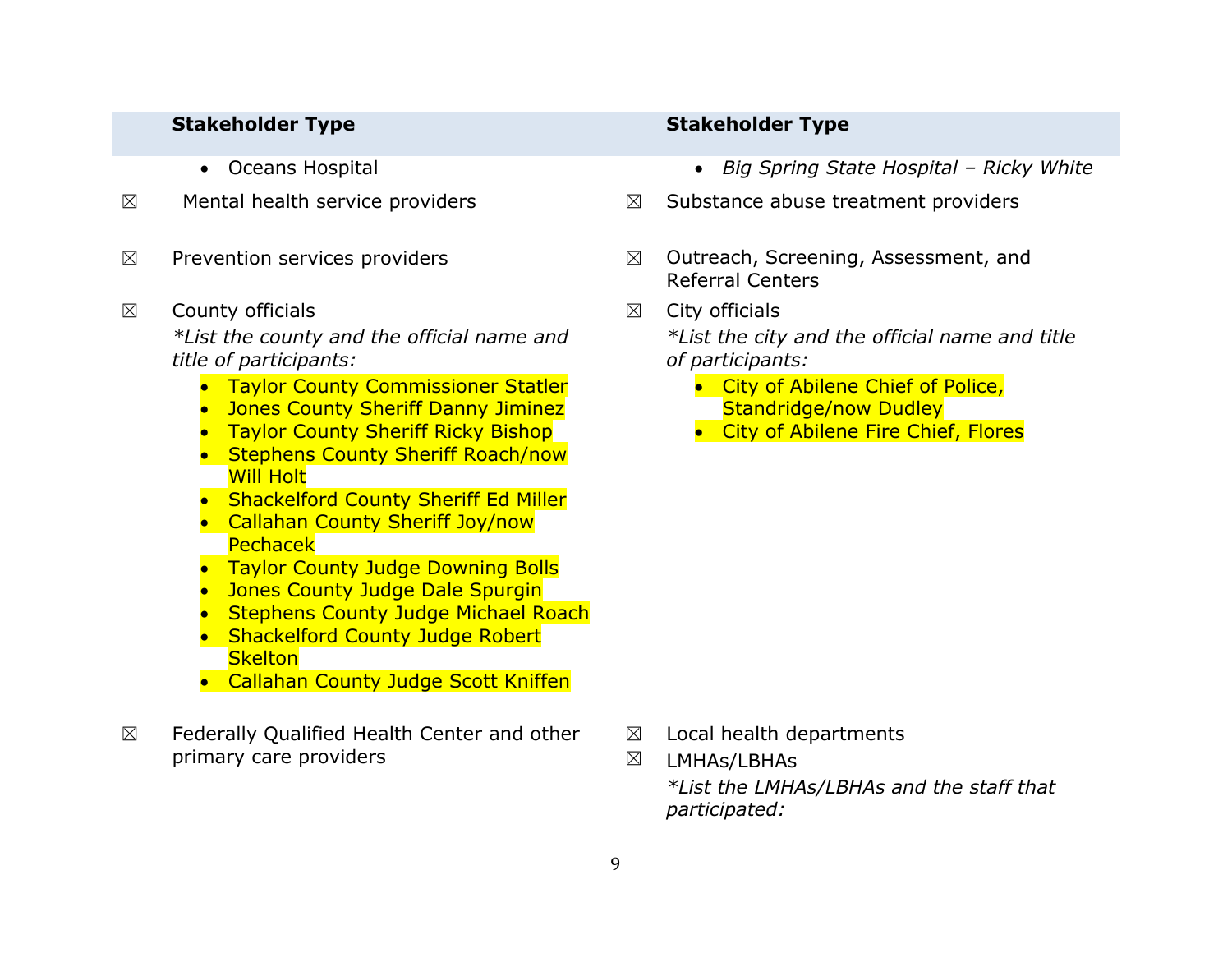- $\boxtimes$  Hospital emergency room personnel  $\boxtimes$  Emergency responders
- 
- $\boxtimes$  Probation department representatives  $\boxtimes$  Parole department representatives
- $\boxtimes$  Court representatives (Judges, District Attorneys, public defenders)

*\*List the county and the official name and title of participants:*

- District Judge Lee Hamilton
- Taylor County Judge Downing Bolls
- Jones County Judge Dale Spurgin
- Stephens County Judge Michael Roach
- Shackelford County Judge Robert **Skelton**
- Callahan County Judge Scott Kniffen
- JPs for Taylor County (McAuliffe, Dean and Cleveland)
- **JP Spoon for Stephens County**
- 
- $\boxtimes$  Planning and Network Advisory Committee  $\boxtimes$  Local consumer peer-led organizations
- ☒ Peer Specialists ☒ IDD Providers
- 
- ☒ Veterans' organizations ☐ Other:

#### **Stakeholder Type Stakeholder Type**

- Betty Hardwick Center Executive Staff, BH Management Team
- 
- $\boxtimes$  Faith-based organizations  $\boxtimes$   $\boxtimes$  Community health & human service providers
	-
	- $\boxtimes$  Law enforcement

*\*List the county/city and the official name and title of participants:*

- Jones County Sheriff Danny Jiminez
- Taylor County Sheriff Ricky Bishop
- Stephens County Sheriff Roach/now Will Holt
- Shackelford County Sheriff Ed Miller
- Callahan County Sherrif Joy/now Pechacek
- Jail Administrators all counties
- Chief of Police Standridge/Dudley City of Abilene and Asst Chiefs Perry, Lt. Hill, Lt. Moran
- $\boxtimes$  Education representatives  $\boxtimes$  Employers/business leaders
	-
	-
- $\boxtimes$  Foster care/Child placing agencies  $\boxtimes$  Community Resource Coordination Groups

\_\_\_\_\_\_\_\_\_\_\_\_\_\_\_\_\_\_\_\_\_\_\_\_\_\_\_\_\_\_\_\_\_\_\_\_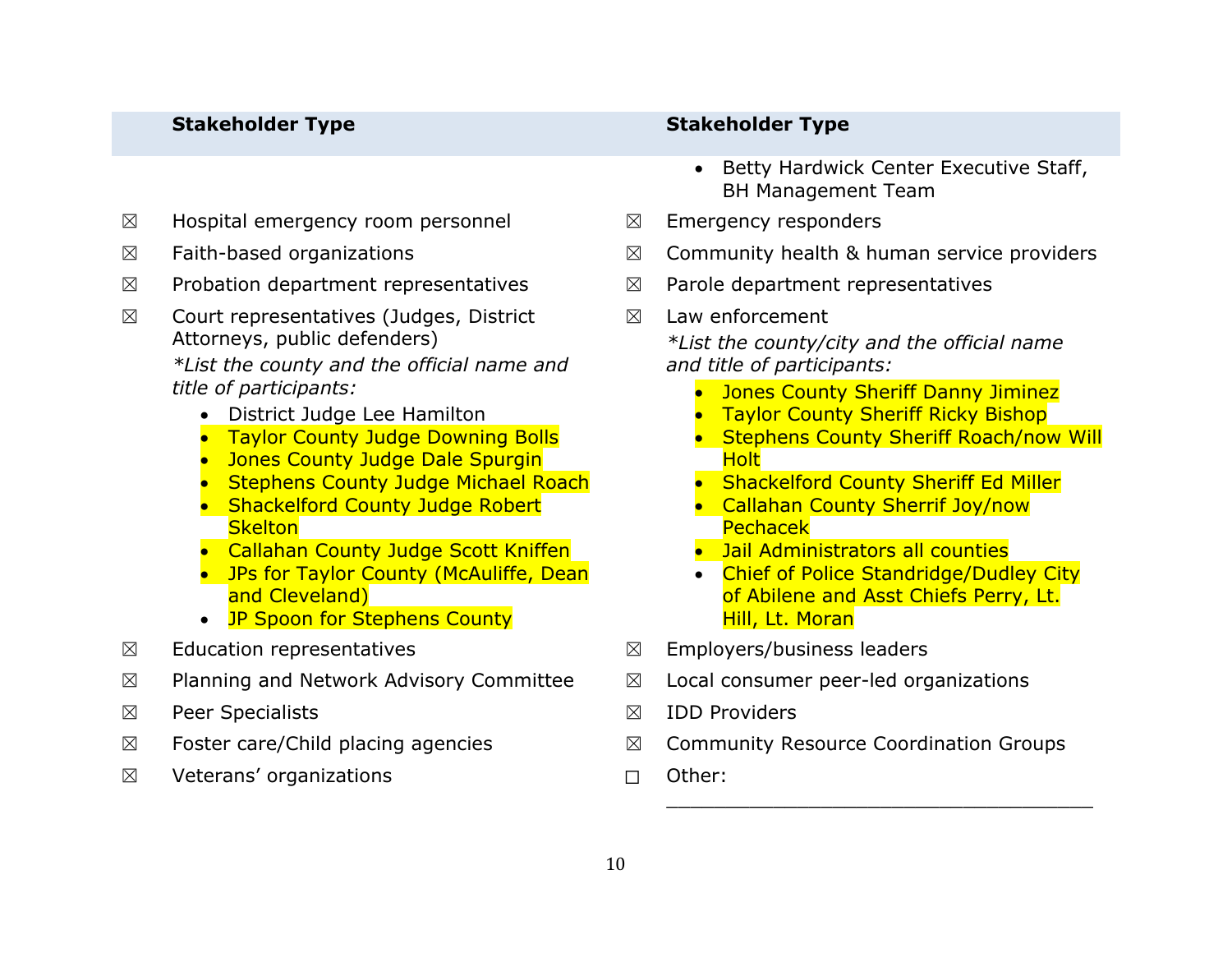*Describe the key methods and activities used to obtain stakeholder input over the past year, including efforts to ensure all relevant stakeholders participate in the planning process.* 

• Ongoing coordination of services for individuals in jail, including a Jail Diversion Subcommittee

• Behavioral Advisory Team

• Community Surveys- Our LMHA for Community Justice Plan and other agencies- SUD Needs Assessment, Hendrick Medical Center CHNA, etc.

• Met with local DFPS Community Service Provider- 2INgage for children in foster care

• Ongoing meetings with IDD providers and law enforcement regarding crisis

• LMHA provides leadership to the CRCG groups in the region, addressing needs of children

*List the key issues and concerns identified by stakeholders, including unmet service needs. Only include items raised by multiple stakeholders and/or had broad support.* 

| • Increased Jail Diversion alternatives                                     |
|-----------------------------------------------------------------------------|
| • Need for more substance use services for adults and youth                 |
| • Need for increased services for children and adolescents in the community |
|                                                                             |
|                                                                             |
|                                                                             |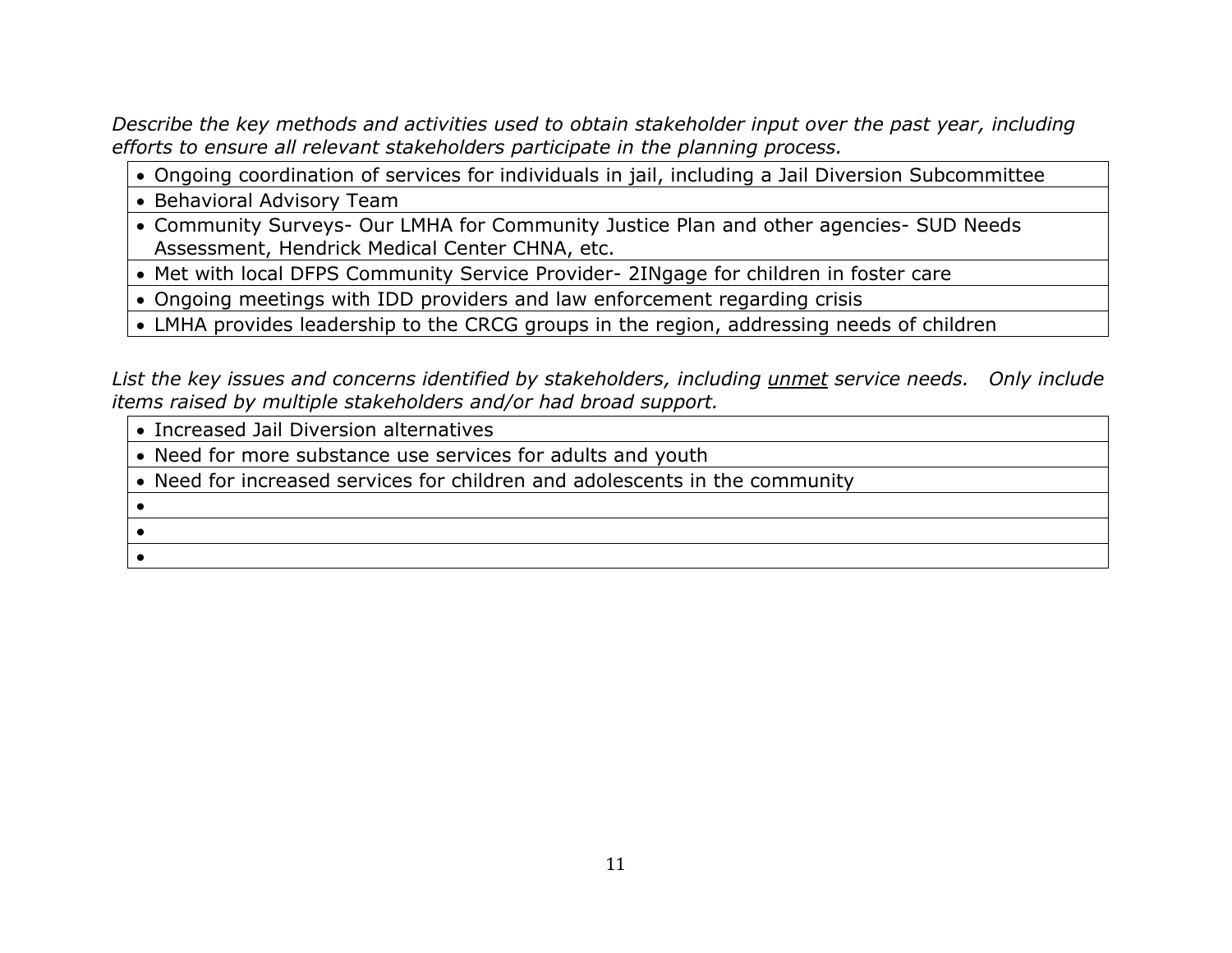#### <span id="page-11-0"></span>**Section II: Psychiatric Emergency Plan**

The Psychiatric Emergency Plan is intended to ensure stakeholders with a direct role in psychiatric emergencies have a shared understanding of the roles, responsibilities, and procedures enabling them to coordinate efforts and effectively use available resources. The Psychiatric Emergency Plan entails a collaborative review of existing crisis response activities and development of a coordinated plan for how the community will respond to psychiatric emergencies in a way that is responsive to the needs and priorities of consumers and their families. The planning effort also provides an opportunity to identify and prioritize critical gaps in the community's emergency response system.

The following stakeholder groups are essential participants in developing the Psychiatric Emergency Plan:

- Law enforcement (police/sheriff and jails)
- Hospitals/emergency departments
- Judiciary, including mental health and probate courts
- Prosecutors and public defenders
- Other crisis service providers (to include neighboring LMHAs and LBHAs)
- Users of crisis services and their family members
- Sub-contractors

Most LMHAs and LBHAs are actively engaged with these stakeholders on an ongoing basis, and the plan will reflect and build upon these continuing conversations.

Given the size and diversity of many local service areas, some aspects of the plan may not be uniform across the entire service area. *If applicable, include separate answers for different geographic areas to ensure all parts of the local service area are covered.*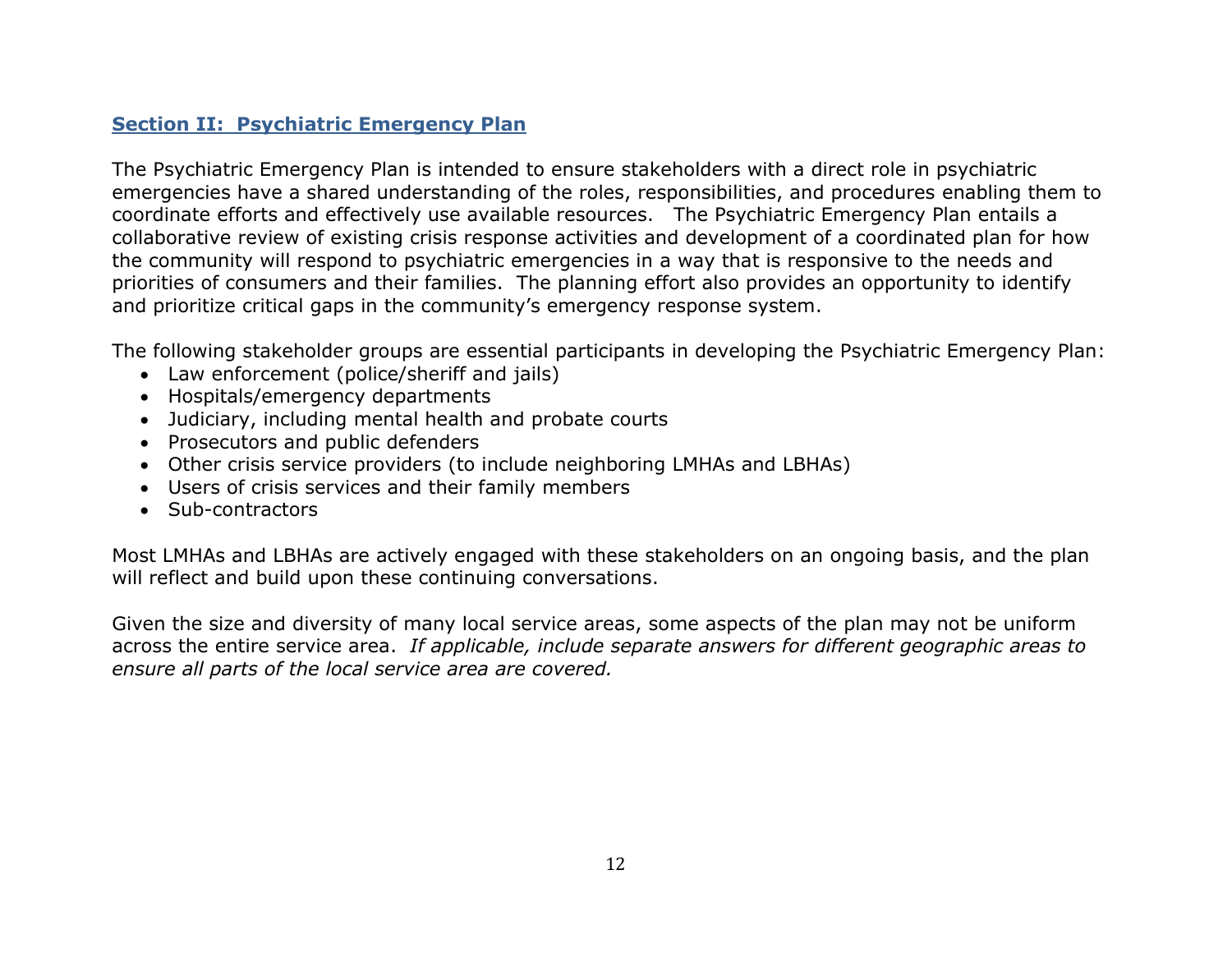#### <span id="page-12-0"></span>**II.A Development of the Plan**

Describe the process implemented to collaborate with stakeholders to develop the Psychiatric Emergency Plan, including, but not limited to, the following:

> Ensuring all key stakeholders were involved or represented, to include contractors where applicable;

- The Center has regular ongoing contact with crisis stakeholders through MH Task Force, Behavioral Advisory Team, the Community Response Teams' Multi-Disciplinary Team and regular contact with Jail Administrators/Sheriff's through Jail Navigator services and the Jail Diversion subgroup of the BAT.
- The services are planned with stakeholder input and processes revised when the group reviews incidents or practices that need improvement or have additional training or resources that support changes.

Ensuring the entire service area was represented; and

• The CEO and BH leadership meets with Sheriff's and County Judges throughout the year as needed, consults via phone for specific needs, implemented Jail Navigator services to have ongoing presence and shares data with counties each summer regarding service needs and capacity.

Soliciting input.

• Stakeholder input is solicited through quarterly Mental Health Task Force and as needed Jail Diversion Task Force meetings that include representatives from the LMHA, law enforcement, emergency room, medical hospitals, courts, DFPS, county officials, jails county court officials and other social service agencies. Planning Network Advisory Committee that includes customers and family have input into crisis services as well. CEO/Board collect information from stakeholders ongoing.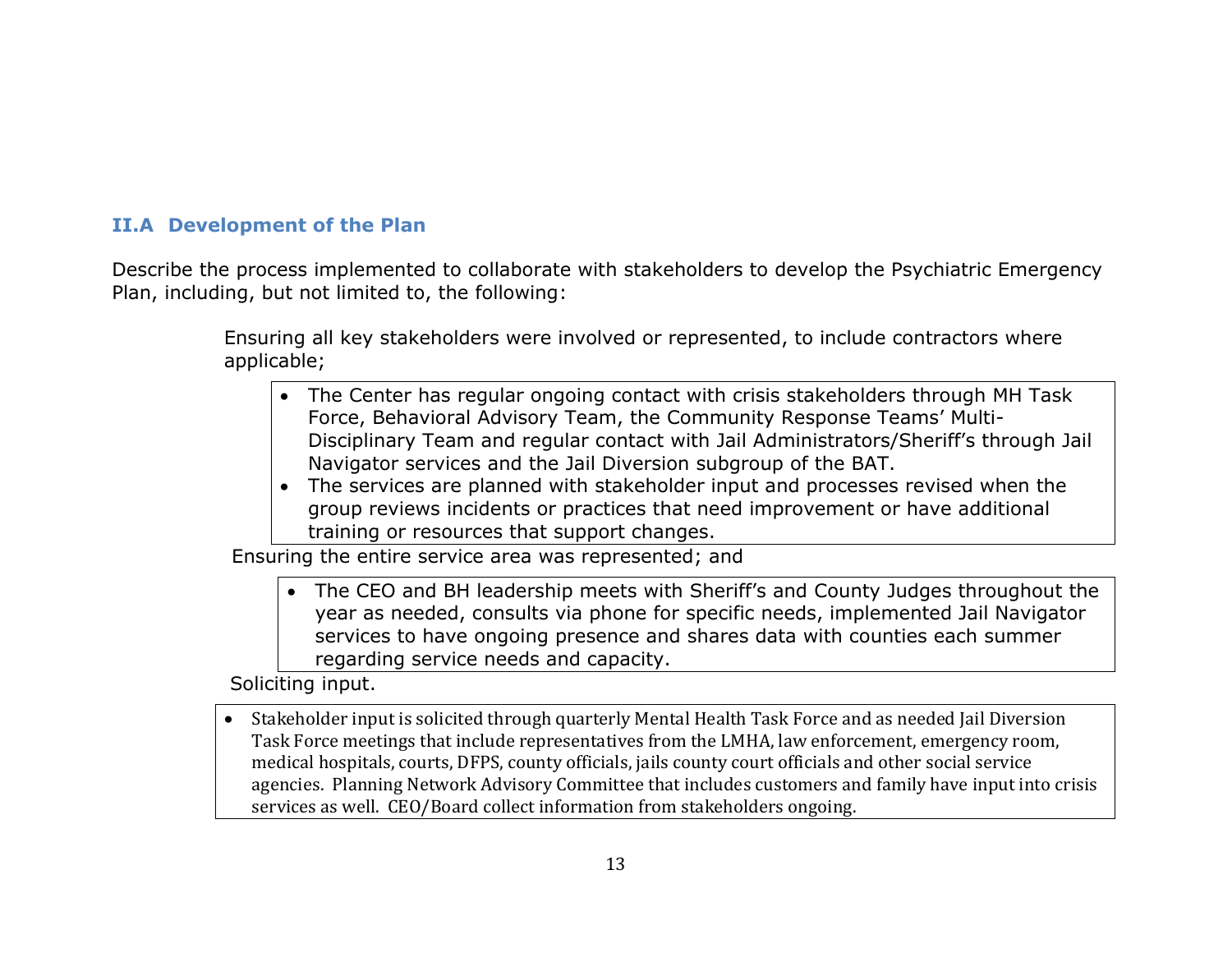#### <span id="page-13-0"></span>**II.B Utilization of the Crisis Hotline, Role of Mobile Crisis Outreach Teams (MCOT), and the Crisis Response Process**

1. How is the Crisis Hotline staffed?

During business hours

• Avail operates 24/7

After business hours

• Avail operates 24/7

Weekends/holidays

• Avail operates 24/7

2. Does the LMHA/LBHA have a sub-contractor to provide the Crisis Hotline services? If, yes, please list the contractor:

• Avail

3. How is the MCOT staffed?

During business hours

• One full time MCOT QMHP and a full time MCOT Member of a Community Response Team (with police and fire). Case managers provide crisis services to their assigned customers. ACT on call staff provide support and crisis services to their customers.

After business hours

• Four full time MCOT QMHPs cover nights and weekends. There is a paid on-call person as well on weekends for added coverage. ACT on call staff provide support and crisis services to their customers.

Weekends/holidays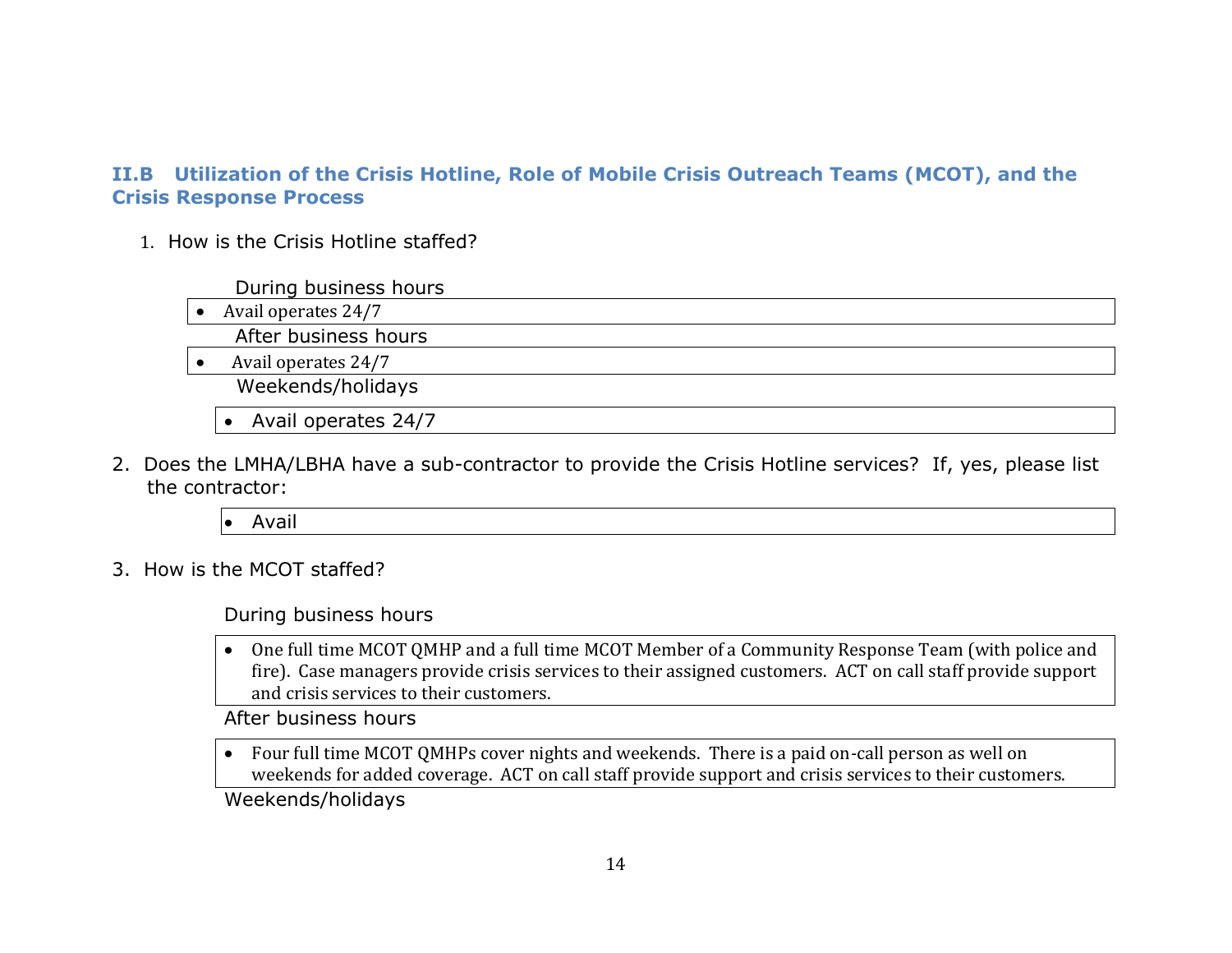- Four full time MCOT QMHPs cover nights and weekends. There is a paid on-call person as well on weekends for added coverage. ACT on call staff provide support and crisis services to their customers.
- 4. Does the LMHA/LBHA have a sub-contractor to provide MCOT services? If yes, please list the contractor:

 $\bullet$  N/A

- 5. Provide information on the type of follow up MCOT provides (phone calls, face to face visits, case management, skills training, etc.).
	- Crisis Relapse Prevention Specialist (CRPS) contacts the person either by phone or in person within 24 hours of crisis or the next business day. If it is needed, MCOT will follow up the same day or over the weekend if clinically indicated. If CRPS or MCOT are unable to reach the person by phone, a face-to-face attempt will be made. If not successful, the person's name is given to our Law Enforcement partners and if the person is located, we are contacted. Verification that follow-up service was provided is through progress notes in the chart. If it is something that needs to be immediately communicated, it is done by phone or email. If it is an assessment, then the MCOT person and CSRP are added to signature lines to ensure review of the assessment.
- 6. Do emergency room staff and law enforcement routinely contact the LMHA/LBHA when an individual in crisis is identified? If so, please describe MCOT's role for:

Emergency Rooms:

• MCOT are deployed to all calls from ERs that the hotline triages as emergent and urgent

Law Enforcement:

• MCOT are deployed to all calls from law enforcement and jails. The CRT takes some calls that are made to law enforcement. An MCOT member is on that team.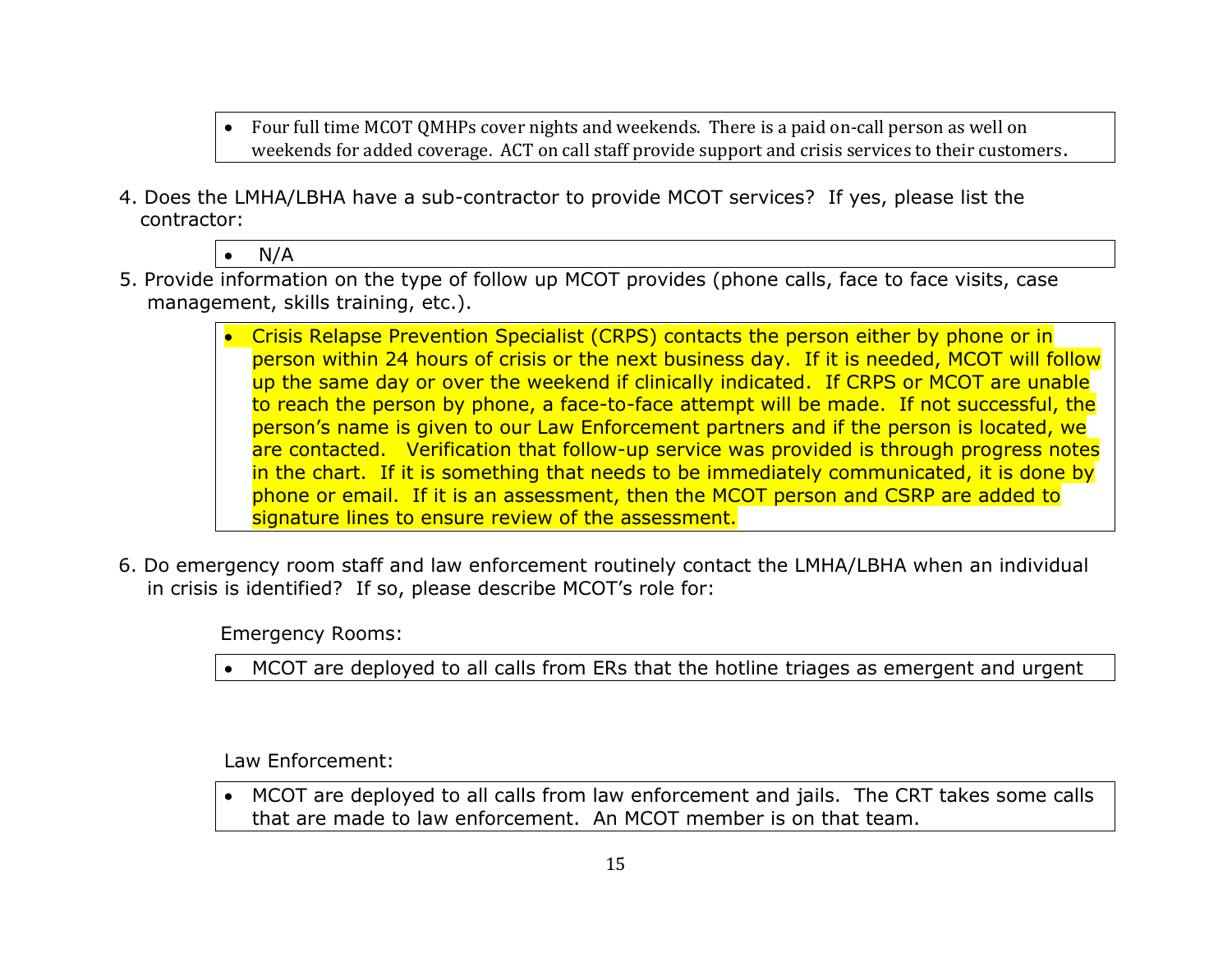- 7. What is the process for MCOT to respond to screening requests at state hospitals, specifically for walkins?
	- We don't have a state hospital in our catchment area. The LMHA in the area does screening and coordinates with the Center if a client presents as a walk in to a SMHF in another area.
- 8. What steps should emergency rooms and law enforcement take when an inpatient level of care is needed?

During business hours:

- Contact the LMHA crisis hotline 800-758-3344 that a crisis assessment is needed for hospitalization After business hours:
- Contact the LMHA crisis hotline 800-758-3344 that a crisis assessment is needed for hospitalization Weekends/holidays:
- Contact the LMHA crisis hotline 800-758-3344 that a crisis assessment is needed for hospitalization
- 9. What is the procedure if an individual cannot be stabilized at the site of the crisis and needs further assessment or crisis stabilization in a facility setting?
	- Psychiatric Emergency Services Center (PESC) beds, Private Psychiatric (PPB) beds and state hospital beds are available. PESC and PPB beds can be accessed without prior medical clearance if the crisis customer has no injuries or obvious medical issues. Medical clearance is completed later by those facilities within 24 hours. The CRT can provide medical clearance for many persons in the field. When that is not immediately possible, local emergency rooms provide medical clearance if a crisis customer is injured, has some untreated medical issue or if a psychiatric hospital requires a clearance.
- 10. Describe the community's process if an individual requires further evaluation and/or medical clearance.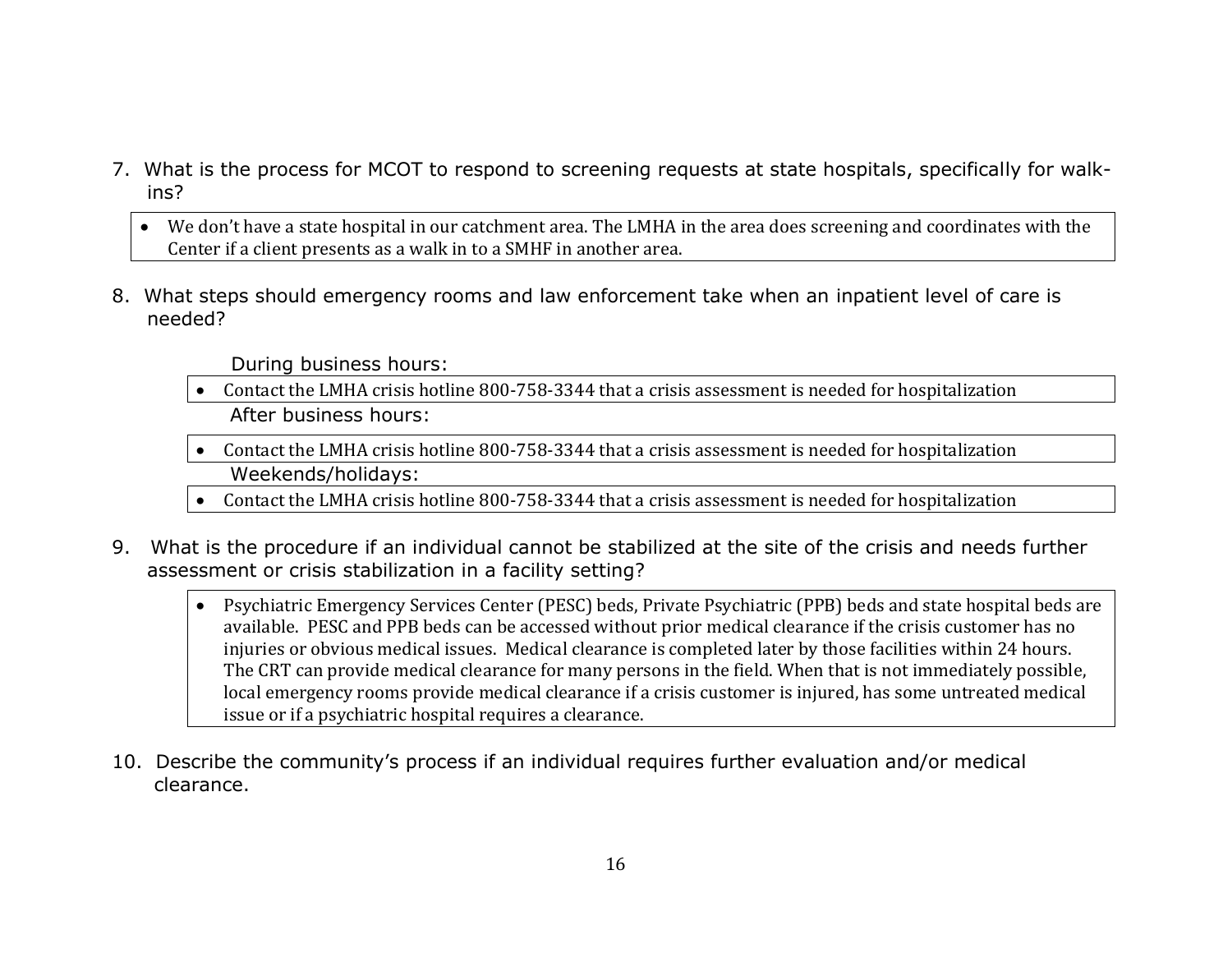- Psychiatric Emergency Services Center (PESC) beds, Private Psychiatric (PPB) beds and state hospital beds are available. PESC and PPB beds can be accessed without prior medical clearance if the crisis customer has no injuries or obvious medical issues. Medical clearance is completed later by those facilities within 24 hours. The CRT can provide medical clearance for many persons in the field. When that is not immediately possible, local emergency rooms provide medical clearance if a crisis customer is injured, has some untreated medical issue or if a psychiatric hospital requires a clearance.
- 11. Describe the process if an individual needs admission to a psychiatric hospital.

• MCOT staff contact the PESC, PPB or state hospital providers and they can be referred voluntary or involuntary

- 12. Describe the process if an individual needs facility-based crisis stabilization (i.e., other than psychiatric hospitalization and may include crisis respite, crisis residential, extended observation, or crisis stabilization unit).
	- MCOT, case managers and ACT staff can access crisis respite services for their customers for crisis resolution or crisis avoidance. There is a simple referral form to access respite. LMHA staff also can use motels for temporary out of home respite.
- 13. Describe the process for crisis assessments requiring MCOT to go into a home or alternate location such as a parking lot, office building, school, under a bridge or other community-based location.

• The CRT would respond to these locations during operational hours. MCOT would meet law enforcement when CRT is not available.

14. If an inpatient bed at a psychiatric hospital is not available: Where does the individual wait for a bed?

> • Emergency room patients waiting for psychiatric hospital beds remain in the emergency room until a psychiatric bed is found. Crisis respite can provide safety monitoring until a hospital bed is found.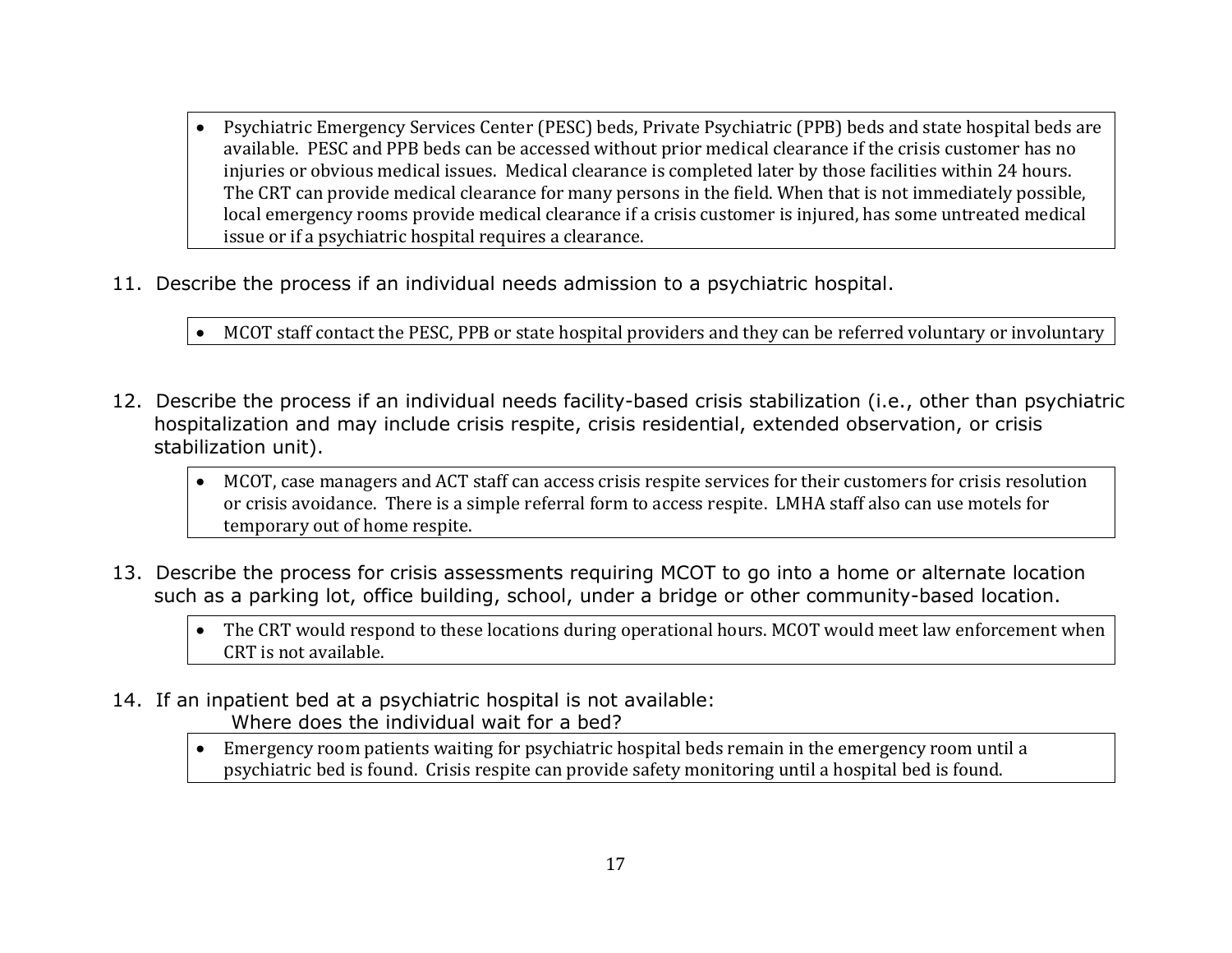15. Who is responsible for providing ongoing crisis intervention services until the crisis is resolved or the individual is placed in a clinically appropriate environment at the LMHA/LBHA?

• MCOT, case managers and ACT team staff provide continued follow up services

- 16. Who is responsible for transportation in cases not involving emergency detention?
	- MCOT, case managers and ACT team or family

#### **Crisis Stabilization**

What alternatives does the local service area have for facility-based crisis stabilization services (excluding inpatient services)? Replicate the table below for each alternative.

| Name of Facility                                                               | Betty Hardwick Center Respite/Contracted with Wood Group       |
|--------------------------------------------------------------------------------|----------------------------------------------------------------|
| Location (city and county)                                                     | Abilene, Texas (Taylor County)                                 |
| Phone number                                                                   | 325-672-8911                                                   |
| Type of Facility (see Appendix A)                                              | Type A Assisted Living Home operated as crisis respite         |
| Key admission criteria (type of<br>individual accepted)                        | Adult mental health                                            |
| Circumstances under which<br>medical clearance is required<br>before admission | Only if customer is injured or has an active medical emergency |
| Service area limitations, if any                                               | LMHA catchment area only                                       |
| Other relevant admission                                                       | <b>NA</b>                                                      |
| information for first responders                                               |                                                                |
| Accepts emergency detentions?                                                  | N <sub>o</sub>                                                 |
| Number of Beds                                                                 | 12                                                             |

#### **Inpatient Care**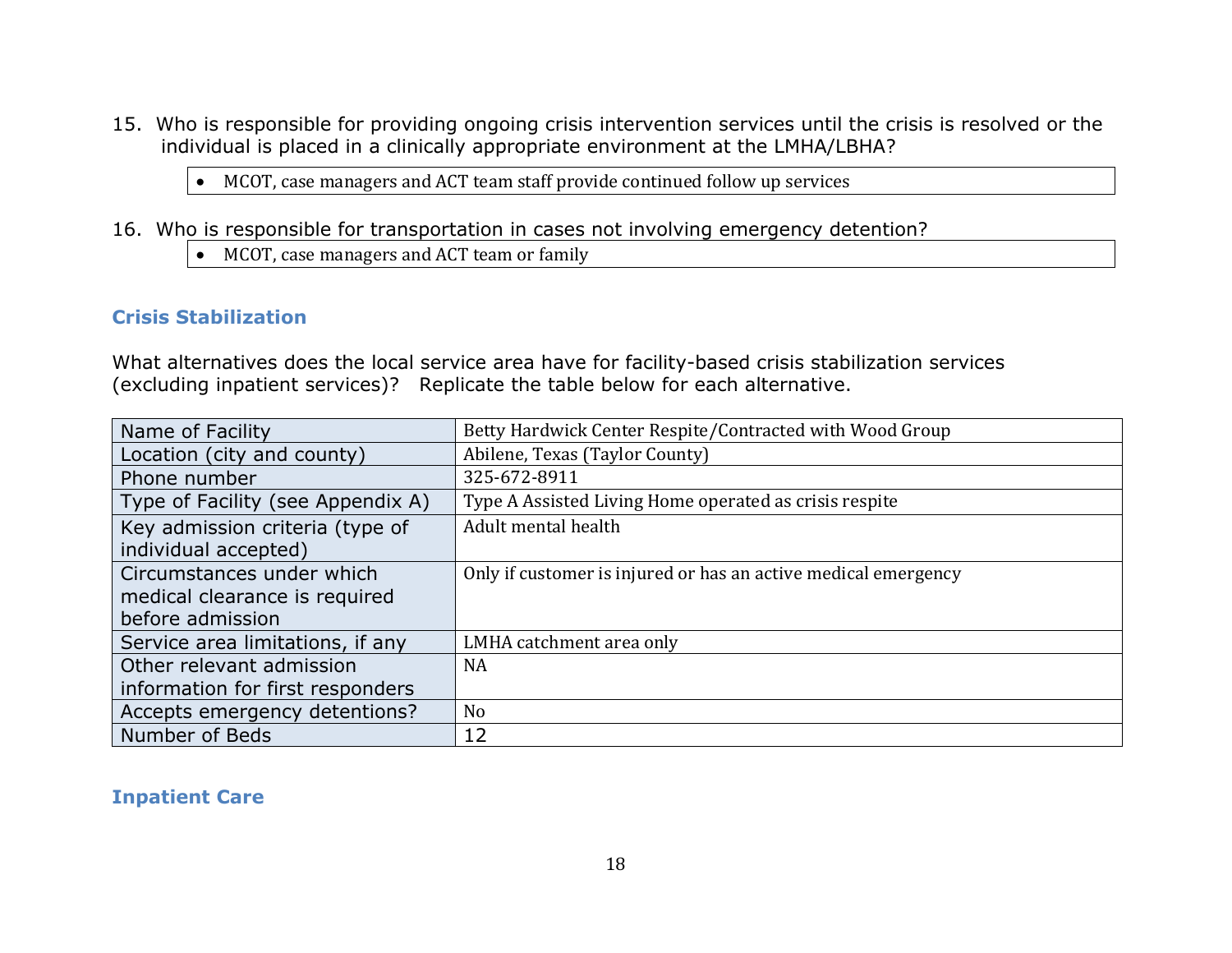What alternatives to the state hospital does the local service area have for psychiatric inpatient care for uninsured or underinsured individuals? Replicate the table below for each alternative.

| Name of Facility                   | Psychiatric Emergency Services Center (PESC) and Private Psychiatric Beds<br>(PPB) Oceans Behavioral Health |
|------------------------------------|-------------------------------------------------------------------------------------------------------------|
| Location (city and county)         | Abilene, Texas (Taylor County)                                                                              |
| Phone number                       | 325-691-0030                                                                                                |
| Key admission criteria             | Adult mental health crisis on referral from LMHA staff                                                      |
| Service area limitations, if any   | None                                                                                                        |
| Other relevant admission           | <b>NA</b>                                                                                                   |
| information for first responders   |                                                                                                             |
| Number of Beds                     | We purchase PRN not a bed count.                                                                            |
| Is the facility currently under    | Yes                                                                                                         |
| contract with the LMHA/LBHA to     |                                                                                                             |
| purchase beds?                     |                                                                                                             |
| If under contract, is the facility | PESC and PPB                                                                                                |
| contracted for rapid crisis        |                                                                                                             |
| stabilization beds (funded under   |                                                                                                             |
| the Psychiatric Emergency          |                                                                                                             |
| Service Center contract or Mental  |                                                                                                             |
| Health Grant for Justice-Involved  |                                                                                                             |
| Individuals), private psychiatric  |                                                                                                             |
| beds, or community mental          |                                                                                                             |
| health hospital beds (include all  |                                                                                                             |
| that apply)?                       |                                                                                                             |
| If under contract, are beds        | As needed                                                                                                   |
| purchased as a guaranteed set or   |                                                                                                             |
| on an as needed basis?             |                                                                                                             |
| If under contract, what is the bed | \$625.00                                                                                                    |
| day rate paid to the contracted    |                                                                                                             |
| facility?                          |                                                                                                             |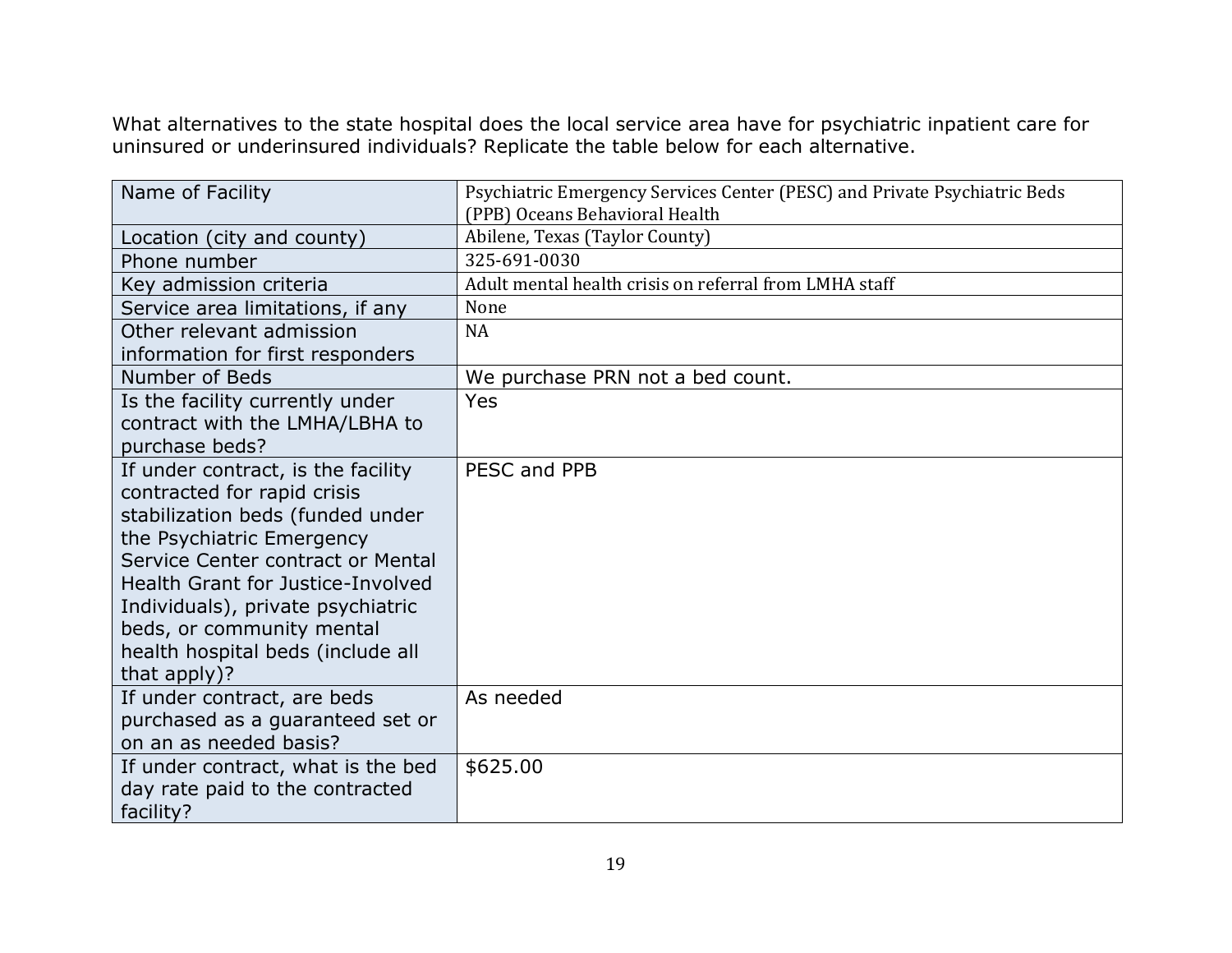<span id="page-19-0"></span>

| If not under contract, does the<br>LMHA/LBHA use facility for<br>single-case agreements for as<br>needed beds?                                                                                                                                                                                                                      | <b>NA</b>                                                        |
|-------------------------------------------------------------------------------------------------------------------------------------------------------------------------------------------------------------------------------------------------------------------------------------------------------------------------------------|------------------------------------------------------------------|
| If not under contract, what is the<br>bed day rate paid to the facility<br>for single-case agreements?                                                                                                                                                                                                                              | <b>NA</b>                                                        |
| Name of Facility                                                                                                                                                                                                                                                                                                                    | Psychiatric Emergency Services Center (PESC) Rivercrest Hospital |
| Location (city and county)                                                                                                                                                                                                                                                                                                          | San Angelo, Texas (Tom Green County)                             |
| Phone number                                                                                                                                                                                                                                                                                                                        | 800-777-5722                                                     |
| Key admission criteria                                                                                                                                                                                                                                                                                                              | Adult and child mental health crisis on referral from LMHA staff |
| Service area limitations, if any                                                                                                                                                                                                                                                                                                    | None                                                             |
| Other relevant admission                                                                                                                                                                                                                                                                                                            | <b>NA</b>                                                        |
| information for first responders                                                                                                                                                                                                                                                                                                    |                                                                  |
| Number of Beds                                                                                                                                                                                                                                                                                                                      | We purchase PRN not a bed count.                                 |
| Is the facility currently under<br>contract with the LMHA/LBHA to<br>purchase beds?                                                                                                                                                                                                                                                 | Yes                                                              |
| If under contract, is the facility<br>contracted for rapid crisis<br>stabilization beds (funded under<br>the Psychiatric Emergency<br>Service Center contract or Mental<br>Health Grant for Justice-Involved<br>Individuals), private psychiatric<br>beds, or community mental<br>health hospital beds (include all<br>that apply)? | <b>PESC</b>                                                      |
| If under contract, are beds<br>purchased as a guaranteed set or<br>on an as needed basis?                                                                                                                                                                                                                                           | As needed                                                        |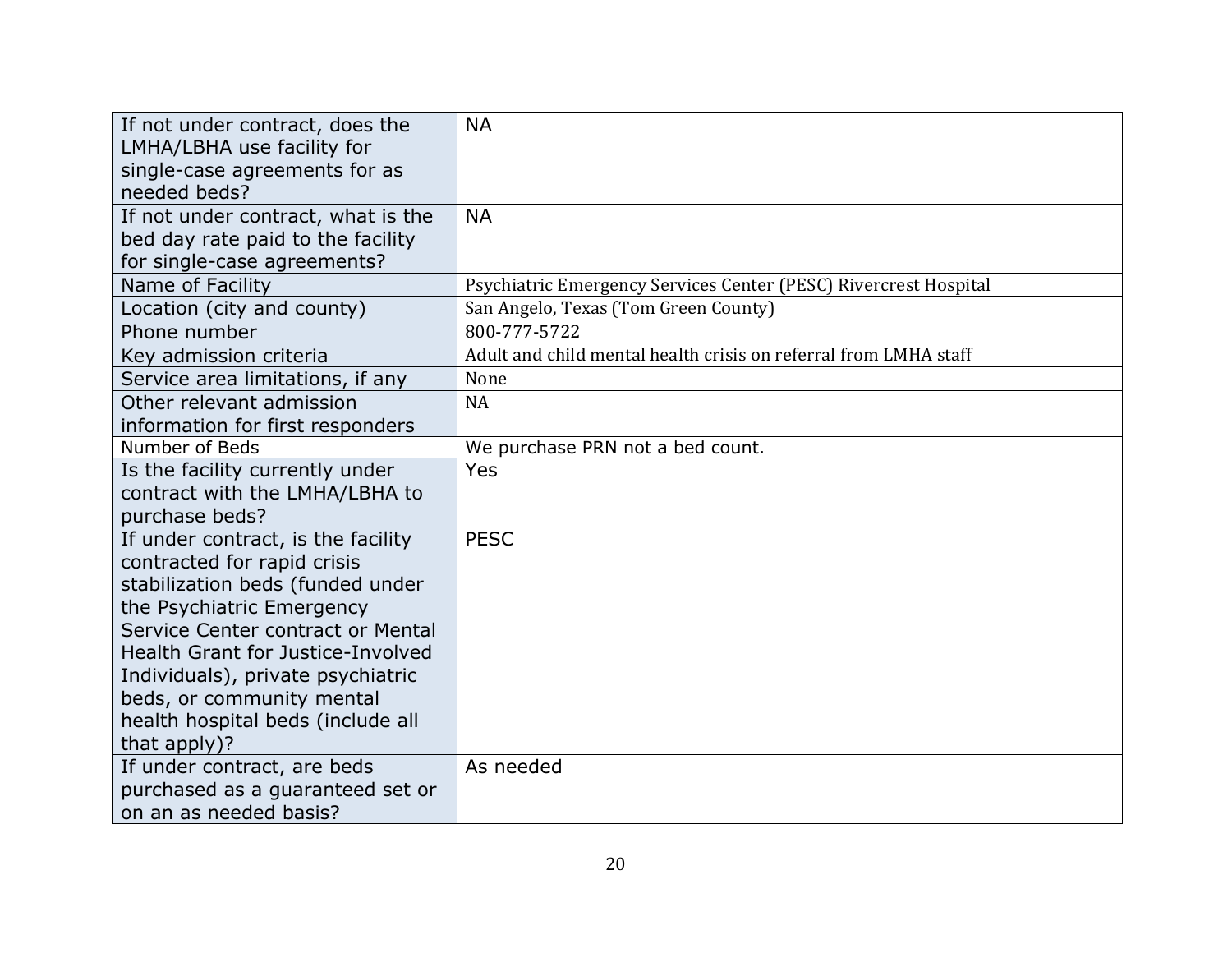| If under contract, what is the bed<br>day rate paid to the contracted<br>facility?                                                                                                                                                                                                                                                  | \$625.00                                                               |
|-------------------------------------------------------------------------------------------------------------------------------------------------------------------------------------------------------------------------------------------------------------------------------------------------------------------------------------|------------------------------------------------------------------------|
| If not under contract, does the<br>LMHA/LBHA use facility for<br>single-case agreements for as<br>needed beds?                                                                                                                                                                                                                      | <b>NA</b>                                                              |
| If not under contract, what is the<br>bed day rate paid to the facility<br>for single-case agreements?                                                                                                                                                                                                                              | <b>NA</b>                                                              |
| Name of Facility                                                                                                                                                                                                                                                                                                                    | Psychiatric Emergency Services Center (PESC) Shannon Behavioral Center |
| Location (city and county)                                                                                                                                                                                                                                                                                                          | Sand Angelo, Texas (Tom Green County)                                  |
| Phone number                                                                                                                                                                                                                                                                                                                        | 800-227-5908                                                           |
| Key admission criteria                                                                                                                                                                                                                                                                                                              | Adult mental health crisis on referral from LMHA staff                 |
| Service area limitations, if any                                                                                                                                                                                                                                                                                                    | None                                                                   |
| Other relevant admission<br>information for first responders                                                                                                                                                                                                                                                                        | <b>NA</b>                                                              |
| Number of Beds                                                                                                                                                                                                                                                                                                                      | We purchase PRN not a bed count.                                       |
| Is the facility currently under<br>contract with the LMHA/LBHA to<br>purchase beds?                                                                                                                                                                                                                                                 | Yes                                                                    |
| If under contract, is the facility<br>contracted for rapid crisis<br>stabilization beds (funded under<br>the Psychiatric Emergency<br>Service Center contract or Mental<br>Health Grant for Justice-Involved<br>Individuals), private psychiatric<br>beds, or community mental<br>health hospital beds (include all<br>that apply)? | <b>PESC</b>                                                            |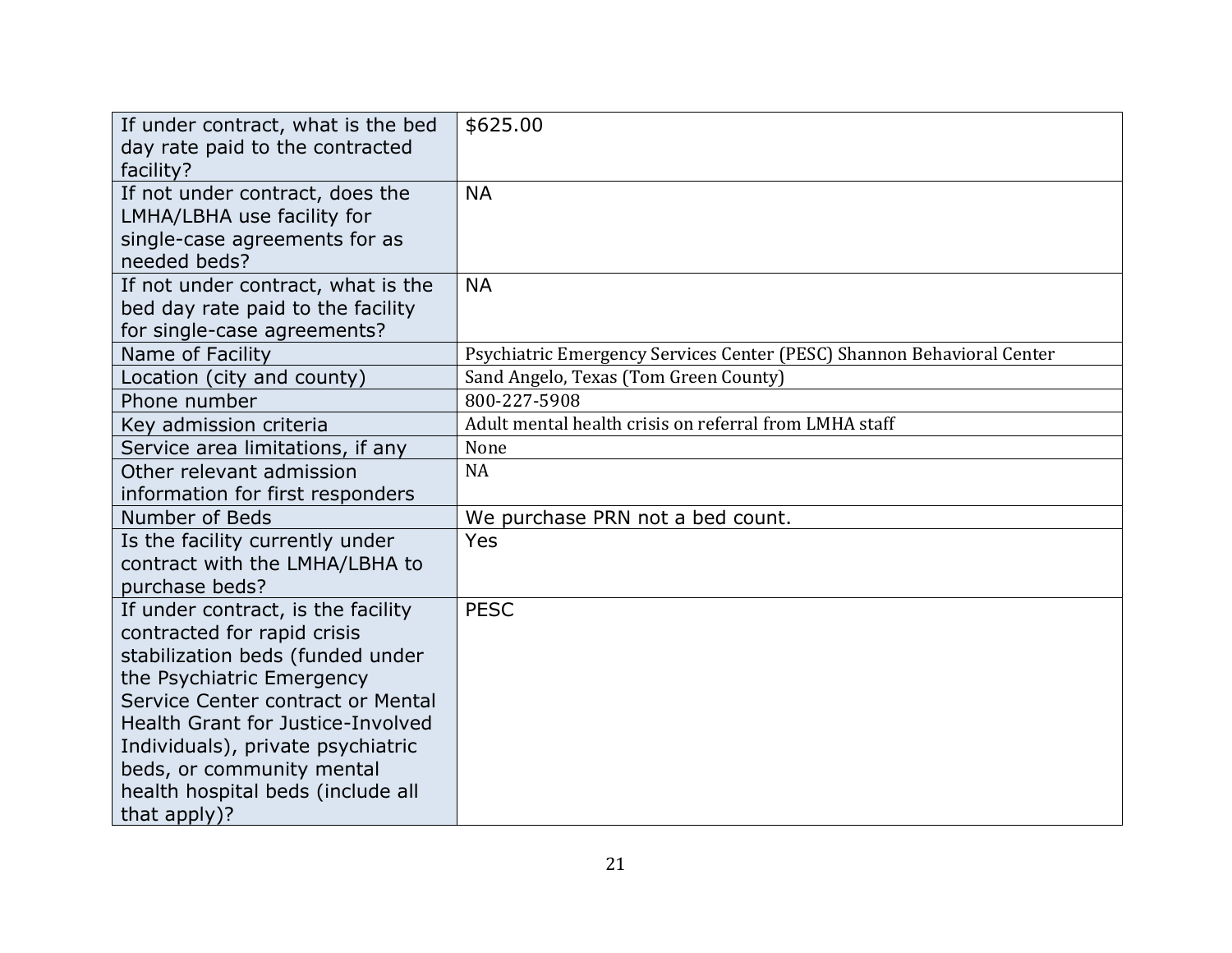| If under contract, are beds<br>purchased as a guaranteed set or<br>on an as needed basis?                      | As needed |
|----------------------------------------------------------------------------------------------------------------|-----------|
| If under contract, what is the bed<br>day rate paid to the contracted<br>facility?                             | \$575.00  |
| If not under contract, does the<br>LMHA/LBHA use facility for<br>single-case agreements for as<br>needed beds? | <b>NA</b> |
| If not under contract, what is the<br>bed day rate paid to the facility<br>for single-case agreements?         | <b>NA</b> |

| Name of Facility                   | Psychiatric Emergency Services Center (PESC) Red River Hospital  |
|------------------------------------|------------------------------------------------------------------|
| Location (city and county)         | Wichita Falls, Texas (Wichita county)                            |
| Phone number                       | 800-234-5809                                                     |
| Key admission criteria             | Adult and child mental health crisis on referral from LMHA staff |
| Service area limitations, if any   | None                                                             |
| Other relevant admission           | <b>NA</b>                                                        |
| information for first responders   |                                                                  |
| Number of Beds                     | We purchase PRN not a bed count.                                 |
| Is the facility currently under    | Yes                                                              |
| contract with the LMHA/LBHA to     |                                                                  |
| purchase beds?                     |                                                                  |
| If under contract, is the facility | <b>PESC</b>                                                      |
| contracted for rapid crisis        |                                                                  |
| stabilization beds (funded under   |                                                                  |
| the Psychiatric Emergency          |                                                                  |
| Service Center contract or Mental  |                                                                  |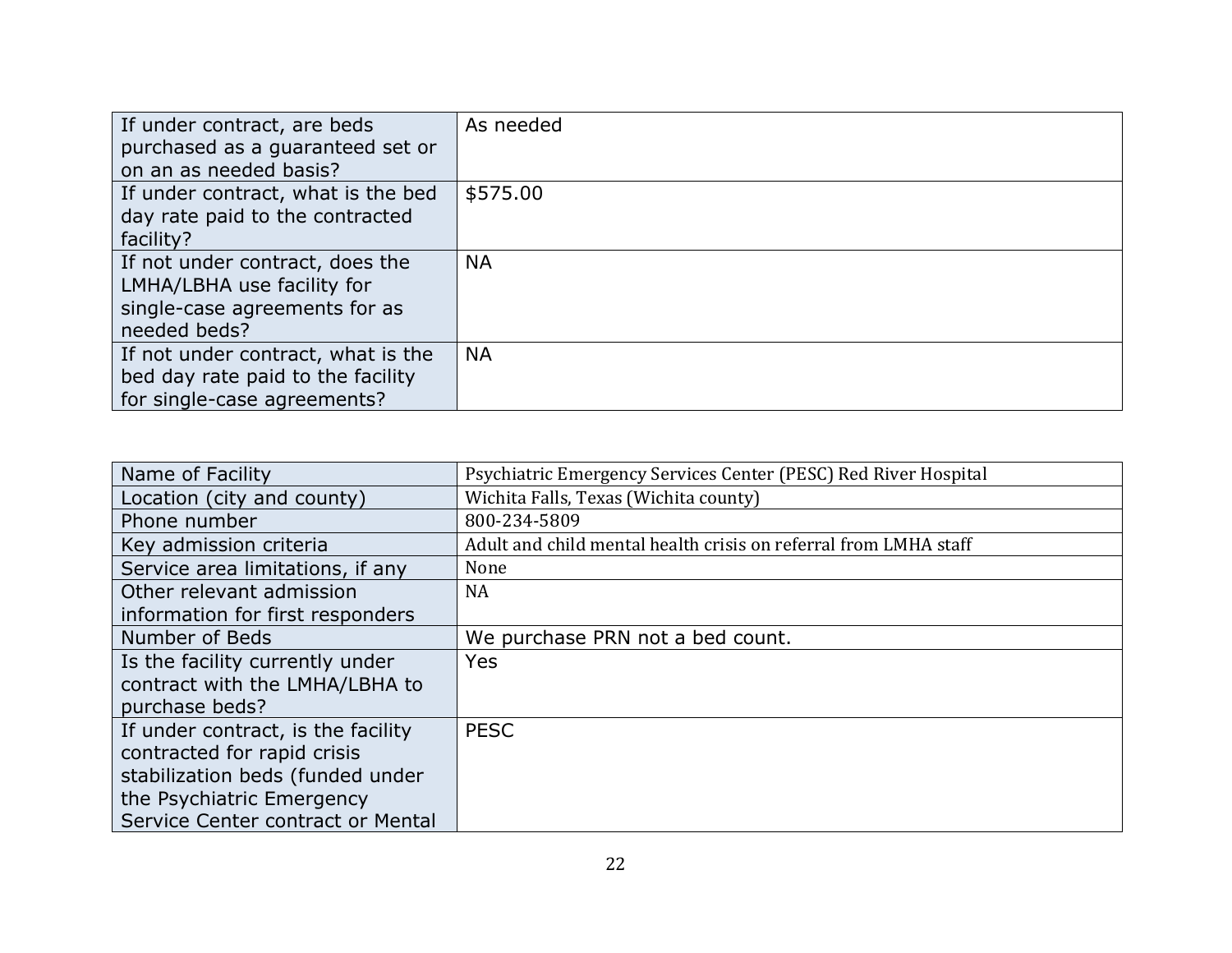| Health Grant for Justice-Involved<br>Individuals), private psychiatric<br>beds, or community mental<br>health hospital beds (include all |                                                                   |
|------------------------------------------------------------------------------------------------------------------------------------------|-------------------------------------------------------------------|
| that apply)?                                                                                                                             |                                                                   |
| If under contract, are beds<br>purchased as a guaranteed set or<br>on an as needed basis?                                                | As needed                                                         |
| If under contract, what is the bed<br>day rate paid to the contracted<br>facility?                                                       | \$600.00 and \$50 when transport back to service area is required |
| If not under contract, does the<br>LMHA/LBHA use facility for<br>single-case agreements for as<br>needed beds?                           | <b>NA</b>                                                         |
| If not under contract, what is the<br>bed day rate paid to the facility<br>for single-case agreements?                                   | <b>NA</b>                                                         |
| Name of Facility                                                                                                                         | Private Psychiatric Bed (PPB) - Oceans Behavioral Hospital        |
| Location (city and county)                                                                                                               | San Angelo, Texas (Tom Green County)                              |
| Phone number                                                                                                                             | 325-698-6600                                                      |
| Key admission criteria                                                                                                                   | Adult and child mental health crisis                              |
| Service area limitations, if any                                                                                                         | None                                                              |
| Other relevant admission<br>information for first responders                                                                             | <b>NA</b>                                                         |
| Number of Beds                                                                                                                           | We purchase PRN not a bed count.                                  |
| Is the facility currently under<br>contract with the LMHA/LBHA to<br>purchase beds?                                                      | <b>Yes</b>                                                        |
| If under contract, is the facility<br>contracted for rapid crisis                                                                        | <b>PESC</b>                                                       |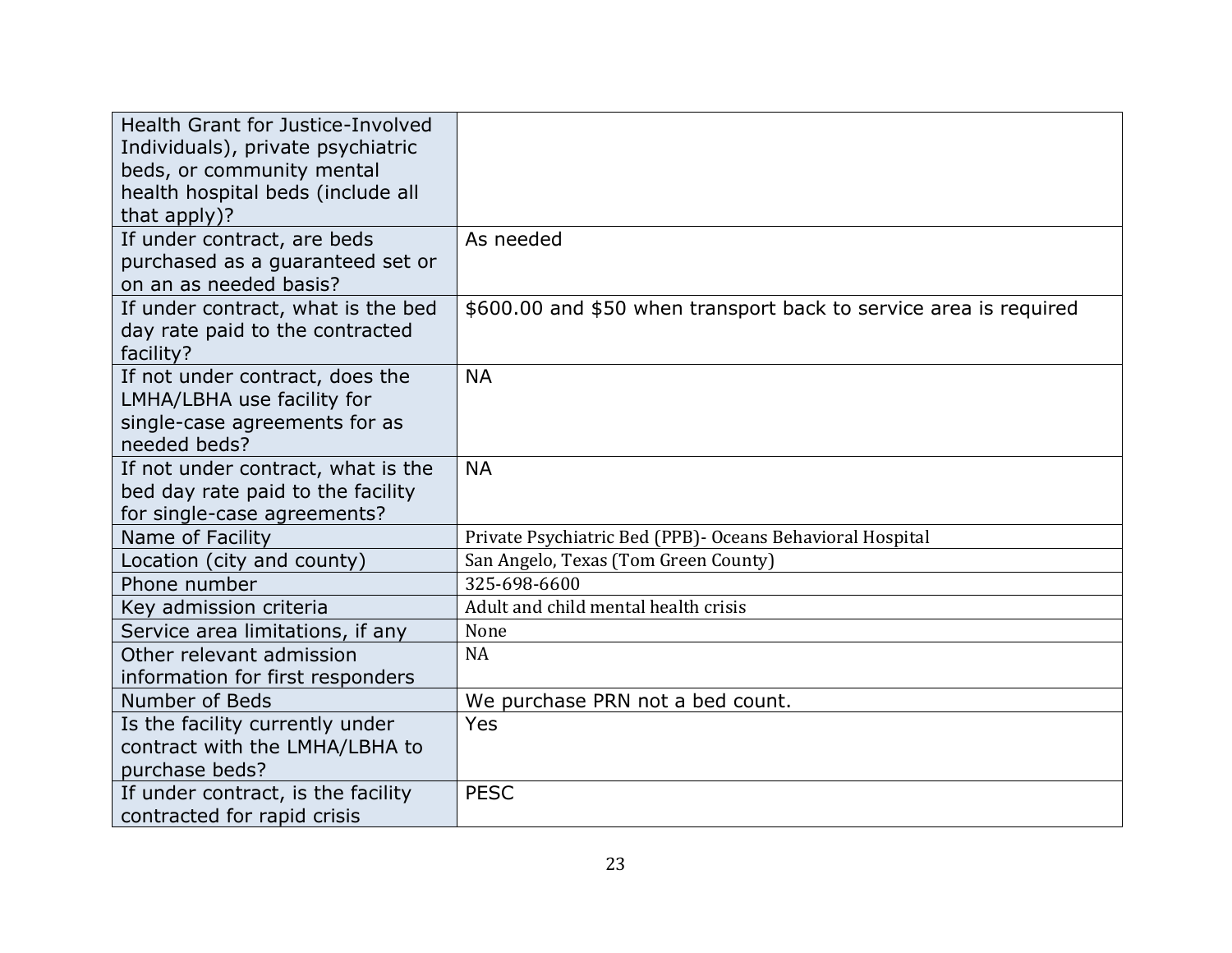| stabilization beds (funded under<br>the Psychiatric Emergency<br>Service Center contract or Mental<br>Health Grant for Justice-Involved<br>Individuals), private psychiatric<br>beds, or community mental<br>health hospital beds (include all<br>that apply)? |           |
|----------------------------------------------------------------------------------------------------------------------------------------------------------------------------------------------------------------------------------------------------------------|-----------|
| If under contract, are beds<br>purchased as a guaranteed set or<br>on an as needed basis?                                                                                                                                                                      | As needed |
| If under contract, what is the bed<br>day rate paid to the contracted<br>facility?                                                                                                                                                                             | \$625.00  |
| If not under contract, does the<br>LMHA/LBHA use facility for<br>single-case agreements for as<br>needed beds?                                                                                                                                                 | <b>NA</b> |
| If not under contract, what is the<br>bed day rate paid to the facility<br>for single-case agreements?                                                                                                                                                         | <b>NA</b> |

#### **II.C Plan for local, short-term management of pre- and post-arrest individuals who are deemed incompetent to stand trial**

What local inpatient or outpatient alternatives to the state hospital does the local service area currently have for competency restoration? If not applicable, enter N/A.

Identify and briefly describe available alternatives.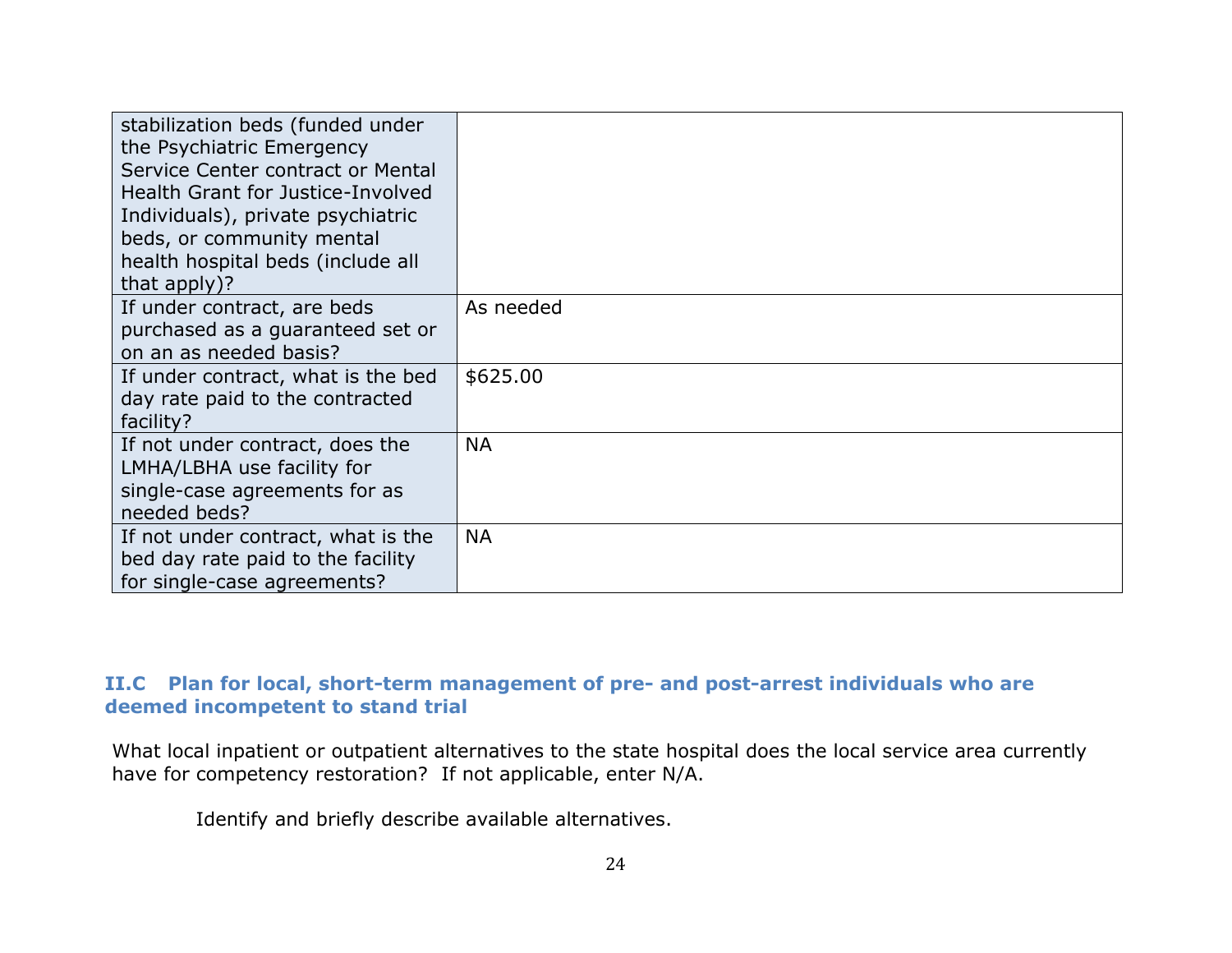• There are no formal outpatient alternatives at this time, outside of the outpatient services available in the community. Clients in jail who are incompetent have the option to receive jail clinic services until they are moved to a SMHF or competency status changes.

What barriers or issues limit access or utilization to local inpatient or outpatient alternatives?

• Judges won't consider outpatient forensic alternative unless the forensic patient is in a facility or supervised housing. The Jail and local courts did not pursue court ordered medication for people in jail prior to FY21, so inmates may elect not to take medication while waiting for forensic SMHF beds.

Does the LMHA or LBHA have a dedicated jail liaison position? If so, what is the role of the jail liaison and at what point is the jail liaison engaged?

• Yes, we have two Jail Navigators who perform crisis screenings, follow up, pre/post booking diversion and in jail coordination of services and discharge planning.

If the LMHA or LBHA does not have a dedicated jail liaison, identify the title(s) of employees who operate as a liaison between the LMHA or LBHA and the jail.

• Jail Navigators are the primary contact. If they are not on duty, MCOT can be activated through the hotline.

What plans, if any, are being developed over the next two years to maximize access and utilization of local alternatives for competency restoration?

• The Center would consider any opportunities to apply for new outpatient competency funding.

Does the community have a need for new alternatives for competency restoration? If so, what kind of program would be suitable (i.e., Outpatient Competency Restoration Program inpatient competency restoration, Jail-based Competency Restoration, etc.)?

• We have relatively small numbers of forensic patients in the state hospital system in FY 2019. Jail based or community-based alternatives would be possible.

What is needed for implementation? Include resources and barriers that must be resolved.

• We need funding for staff, training, curriculum and testing materials to provide the services. We need a facility or supervised housing setting for supervision of the forensic patients.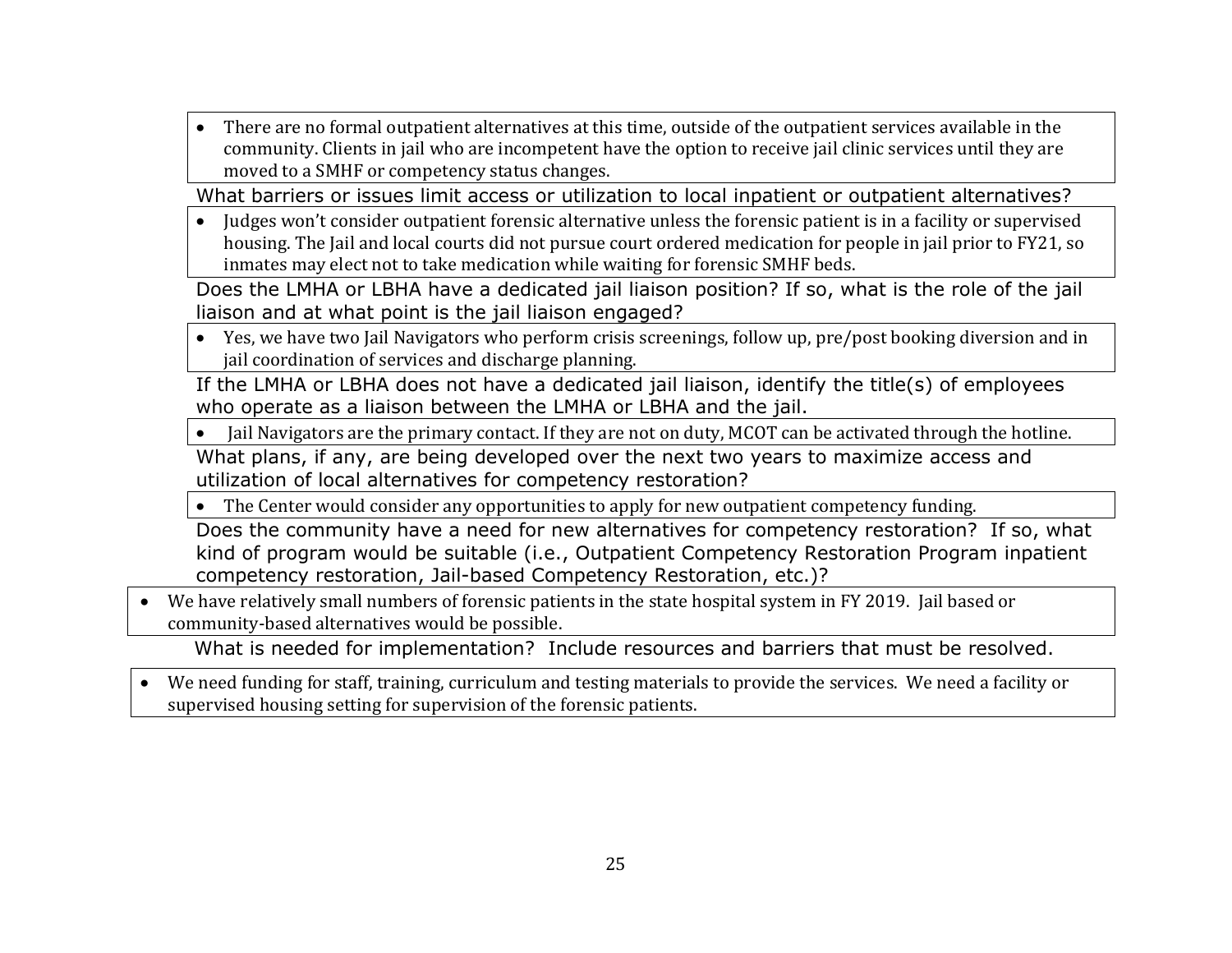#### <span id="page-25-0"></span>**II.D Seamless Integration of emergent psychiatric, substance use, and physical healthcare treatment and the development of Certified Community Behavioral Health Clinics (CCBHCs)**

- 1. What steps have been taken to integrate emergency psychiatric, substance use, and physical healthcare services? Who did the LMHA/LBHA collaborate with in these efforts?
- PESC, PPB and state hospital provide integrated psychiatric, substance use and physical health care services. LMHA staff offer COPSD services and referrals to substance abuse programming and health care resources. Center applied for Substance Use Disorder licensure and received license 02/18/20 for outpatient substance abuse services and Medication Assisted Therapy and have developed and grown the outpatient program and are capable of offering MAT to eligible clients. We do screening for tobacco use, BMI and unhealthy alcohol and drug use and offer brief education/counseling and refer when appropriate.
	- 2. What are the plans for the next two years to further coordinate and integrate these services?
	- Center will develop and grow the development of outpatient substance abuse services which may include Medication Assisted therapy as appropriate.
	- We have good working relationships with FQHCs in our area and refer patients but hope to increase data sharing.

#### <span id="page-25-1"></span>**II.E Communication Plans**

- 1. What steps have been taken to ensure key information from the Psychiatric Emergency Plan is shared with emergency responders and other community stakeholders?
- Center public information officer will be responsible for getting the psychiatric emergency plan to stakeholders
	- BH staff interact often with other agencies to offer education/information
- 2. How will the LMHA or LBHA ensure staff (including MCOT, hotline, and staff receiving incoming telephone calls) have the information and training to implement the plan?
- Center and hotline staff have the above plan and information at time of hire and ongoing.

#### <span id="page-25-2"></span>**II.F Gaps in the Local Crisis Response System**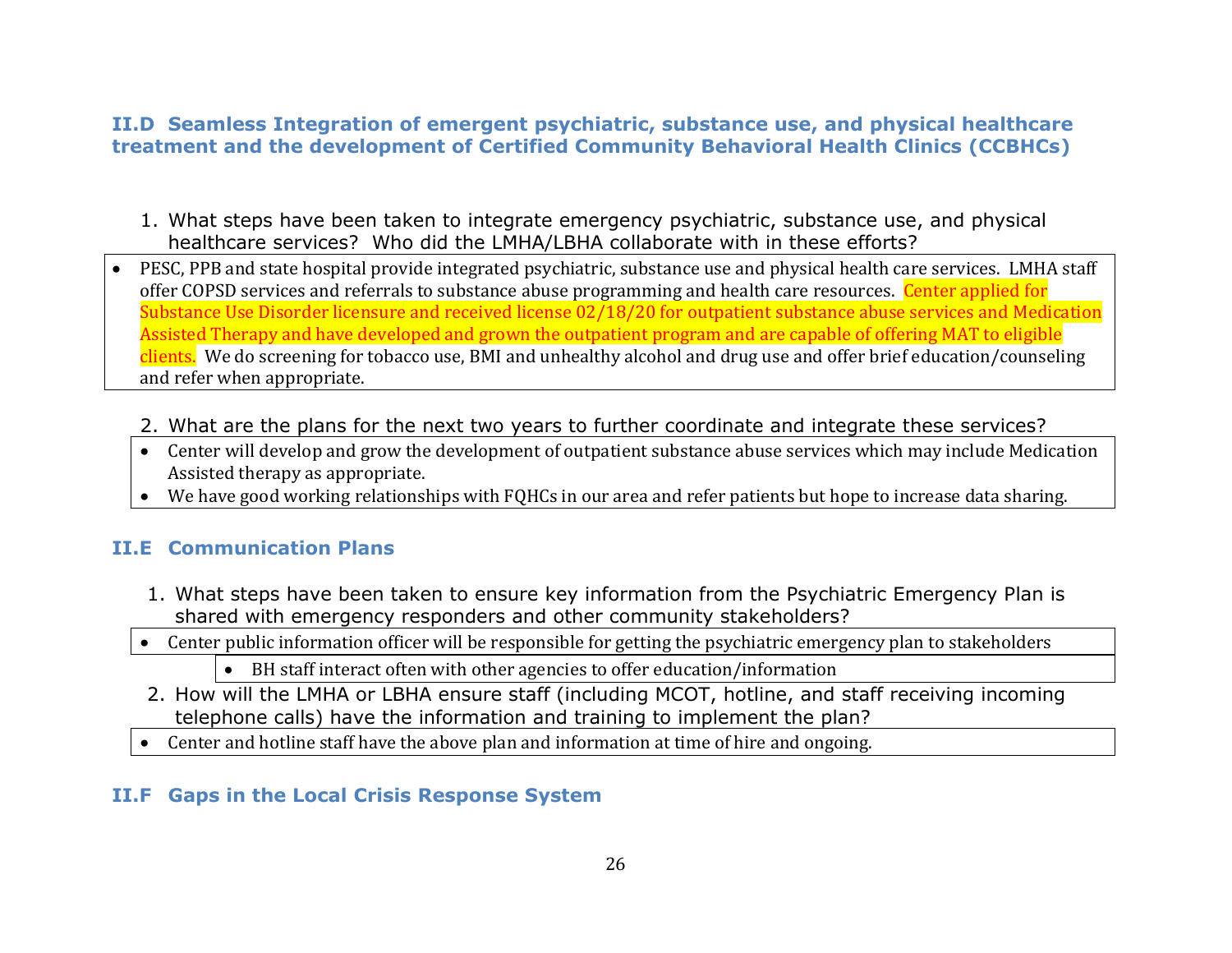What are the critical gaps in the local crisis emergency response system? Consider needs in all parts of the local service area, including those specific to certain counties.

| <b>County</b>                                     | <b>Service System Gaps</b>                                             | <b>Recommendations to Address the Gaps</b>                                         |  |
|---------------------------------------------------|------------------------------------------------------------------------|------------------------------------------------------------------------------------|--|
| Taylor, Callahan,<br>Stephens, Jones,<br>Callahan | • No emergency detox for single diagnosis<br>substance abuse customers | • Continue to work with SUD providers to<br>create potential service expansion     |  |
| Taylor, Callahan,<br>Stephens, Jones,<br>Callahan | • Emergency Housing Options for<br>persons in BH Crisis                | • Continue to work with Housing providers<br>to create potential service expansion |  |
|                                                   |                                                                        |                                                                                    |  |
|                                                   |                                                                        |                                                                                    |  |
|                                                   |                                                                        |                                                                                    |  |
|                                                   |                                                                        |                                                                                    |  |
|                                                   |                                                                        |                                                                                    |  |

#### <span id="page-26-1"></span><span id="page-26-0"></span>**Section III: Plans and Priorities for System Development**

#### **III.A Jail Diversion**

The Sequential Intercept Model (SIM) informs community-based responses to the involvement of individuals with mental and substance use disorders in the criminal justice system. The model is most effective when used as a community strategic planning tool to assess available resources, determine gaps in services, and plan for community change.

#### A link to the SIM can be accessed here:

<https://www.prainc.com/wp-content/uploads/2017/08/SIM-Brochure-Redesign0824.pdf>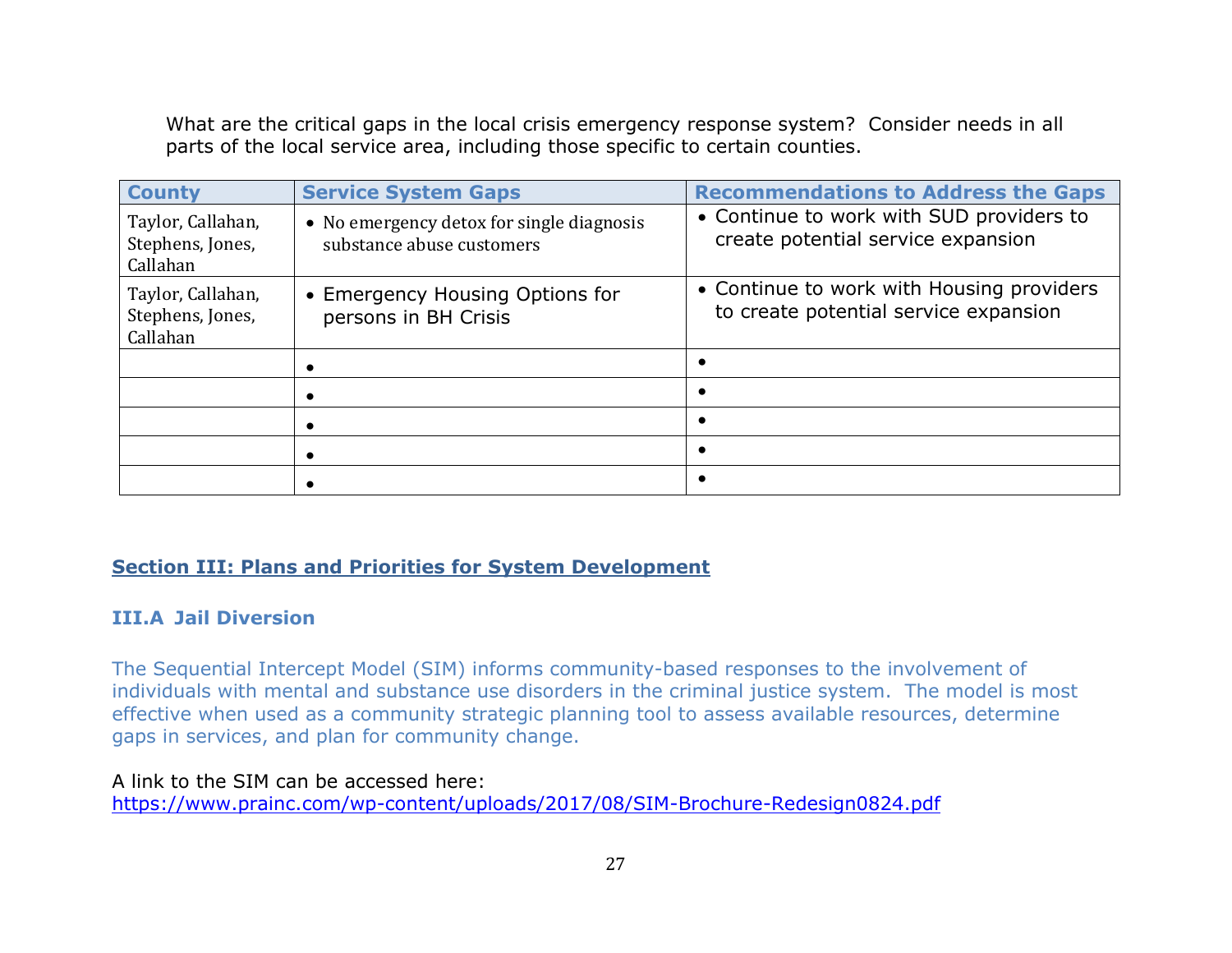In the tables below, indicate the strategies used in each intercept to divert individuals from the criminal justice system and indicate the counties in the service area where the strategies are applicable. List current activities and any plans for the next two years.

| <b>Intercept 0: Community</b><br><b>Services</b><br><b>Current Programs and Initiatives:</b> | Country(s)                                                                  | Plans for upcoming two years:                                                                                 |
|----------------------------------------------------------------------------------------------|-----------------------------------------------------------------------------|---------------------------------------------------------------------------------------------------------------|
| PESC, PPB and state hospital<br>resources are available for jail<br>diversion                | Taylor, Callahan, Jones,<br>$\bullet$<br>Shackleford, Stephens<br>$\bullet$ | Review data/trends to identify<br>$\bullet$<br>when diversion is not an<br>option and educate<br>stakeholders |
| Jail Diversion Task Force for planning                                                       | Taylor, Callahan, Jones,<br>Shackleford, Stephens<br>$\bullet$              | Continue to meet, review Jail<br>$\bullet$<br>Navigator data, TLETS data to<br>inform planning.               |
| Completed SIM with stakeholders in<br>February 2019                                          | Taylor, Callahan, Jones,<br>$\bullet$<br>Shackleford, Stephens<br>$\bullet$ | n/a<br>$\bullet$                                                                                              |
| MCOT service site is a police drop off<br>site                                               | Taylor<br>$\bullet$                                                         | Continue services                                                                                             |
| Deploy CRT and grant funded second<br>team to deploy in 2020.                                | <b>Taylor</b>                                                               | <b>Implemented second Community</b><br>Response Team 12/14/20                                                 |

| <b>Intercept 1: Law Enforcement</b><br><b>Current Programs and Initiatives:</b> | County $(s)$<br>Plans for upcoming two years: |                                                     |          |                                                                         |
|---------------------------------------------------------------------------------|-----------------------------------------------|-----------------------------------------------------|----------|-------------------------------------------------------------------------|
| 911/Dispatch warm transfers calls<br>that are primary BH to Avail               |                                               | • Taylor, Callahan, Jones,<br>Shackleford, Stephens | Continue |                                                                         |
| Law enforcement access crisis staff to<br>divert mentally ill persons from jail |                                               | • Taylor, Callahan, Jones,<br>Shackleford, Stephens |          | IPads were deployed to field<br>for more rapid video access to<br>ורחזו |
| Jails Navigators/MCOT pre-book<br>divert mentally ill persons                   |                                               | Taylor, Callahan, Jones,<br>Shackleford, Stephens   |          | Review Jail Navigator data to<br>inform pre-booking efforts             |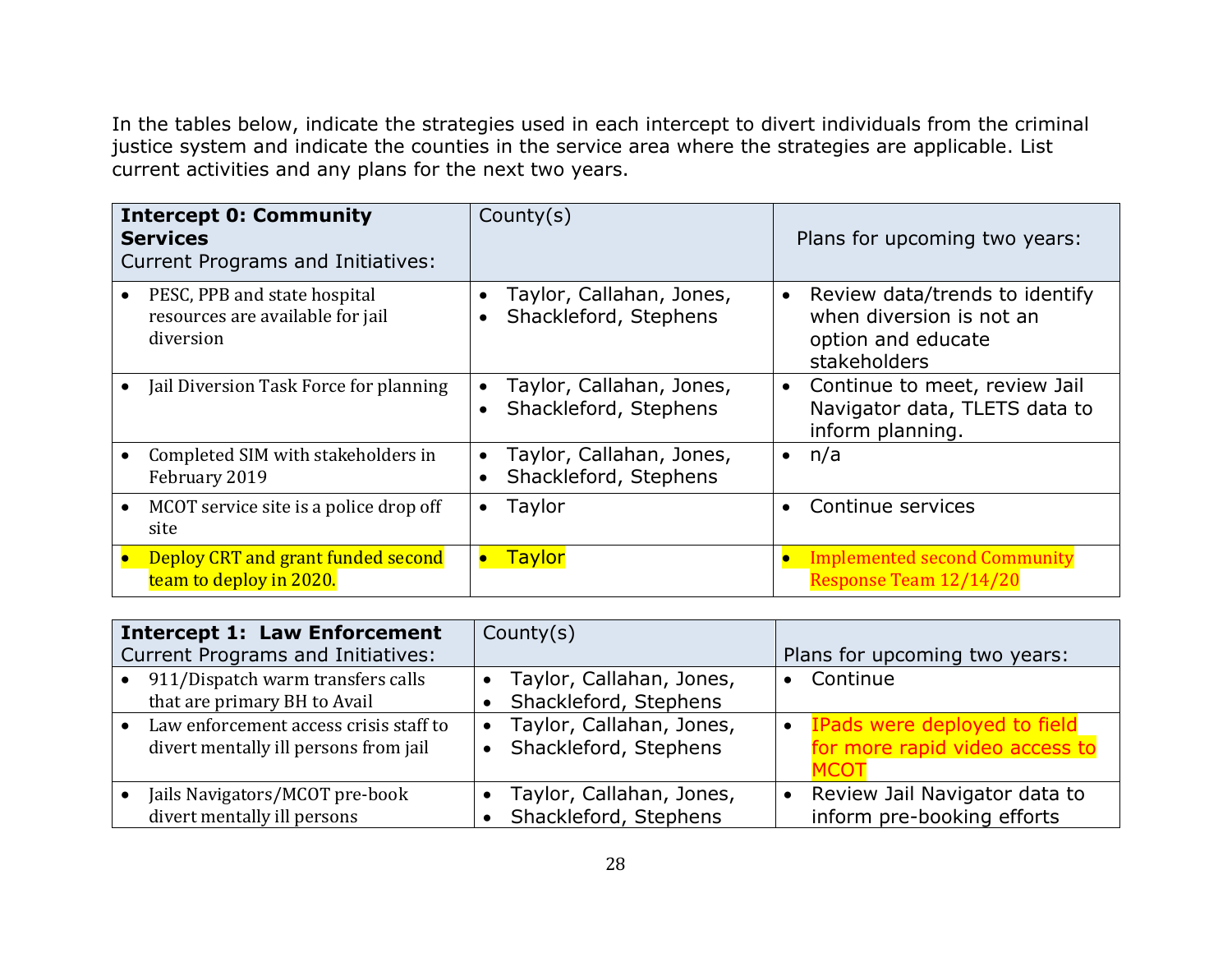| <b>Intercept 3: Jails/Courts</b>                                                                 | County(s)                                                      |                                                                                                                           |
|--------------------------------------------------------------------------------------------------|----------------------------------------------------------------|---------------------------------------------------------------------------------------------------------------------------|
| <b>Current Programs and Initiatives:</b>                                                         |                                                                | Plans for upcoming two years:                                                                                             |
| Jail-CARE match at jails to identify<br>mentally ill persons in county jails                     | Taylor, Callahan, Jones,<br>$\bullet$<br>Shackleford, Stephens | Continue collaboration meetings<br>$\bullet$<br>with judges and jail administration<br>to reduce barriers to jail release |
| Jails forward CARE match information<br>to court administrators                                  | Taylor, Callahan, Jones,<br>$\bullet$<br>Shackleford, Stephens | Continue collaboration meetings<br>$\bullet$<br>with judges and jail administration<br>to reduce barriers to jail release |
| Court Supervised Bond Process for<br>reduced rate bond and can require<br>mental health services | Taylor, Callahan, Jones,<br>$\bullet$<br>Shackleford, Stephens | Continue collaboration meetings<br>$\bullet$<br>with judges and jail administration<br>to reduce barriers to jail release |
| Meeting with judges and jail<br>administration to discuss barriers to<br>diversion               | Taylor, Callahan, Jones,<br>$\bullet$<br>Shackleford, Stephens | Continue collaboration meetings<br>$\bullet$<br>with judges and jail administration<br>to reduce barriers to jail release |
| Jails access crisis staff to post-book<br>divert mentally ill persons                            | Taylor, Callahan, Jones,<br>$\bullet$<br>Shackleford, Stephens | Jail Navigators assist during<br>$\bullet$<br>booking and after to determine the<br>best possible alternatives            |
| Psychiatry provided to jail inmates<br>pre-release                                               | Taylor, Callahan, Jones,<br>$\bullet$<br>Shackleford, Stephens | The Center provides Jail Clinic<br>$\bullet$<br>services in all counties pre-<br>release                                  |
| Courts refer for outpatient and<br>inpatient mental health stabilization                         | Taylor, Callahan, Jones,<br>$\bullet$<br>Shackleford, Stephens | Continue to report on services<br>$\bullet$<br>available to courts                                                        |
| Veterans court docket                                                                            | Taylor, Callahan, Jones,<br>$\bullet$<br>Shackleford, Stephens | Explore the option. Currently<br>$\bullet$<br>MVPN/Veteran Counselor visit<br>inmates in jail.                            |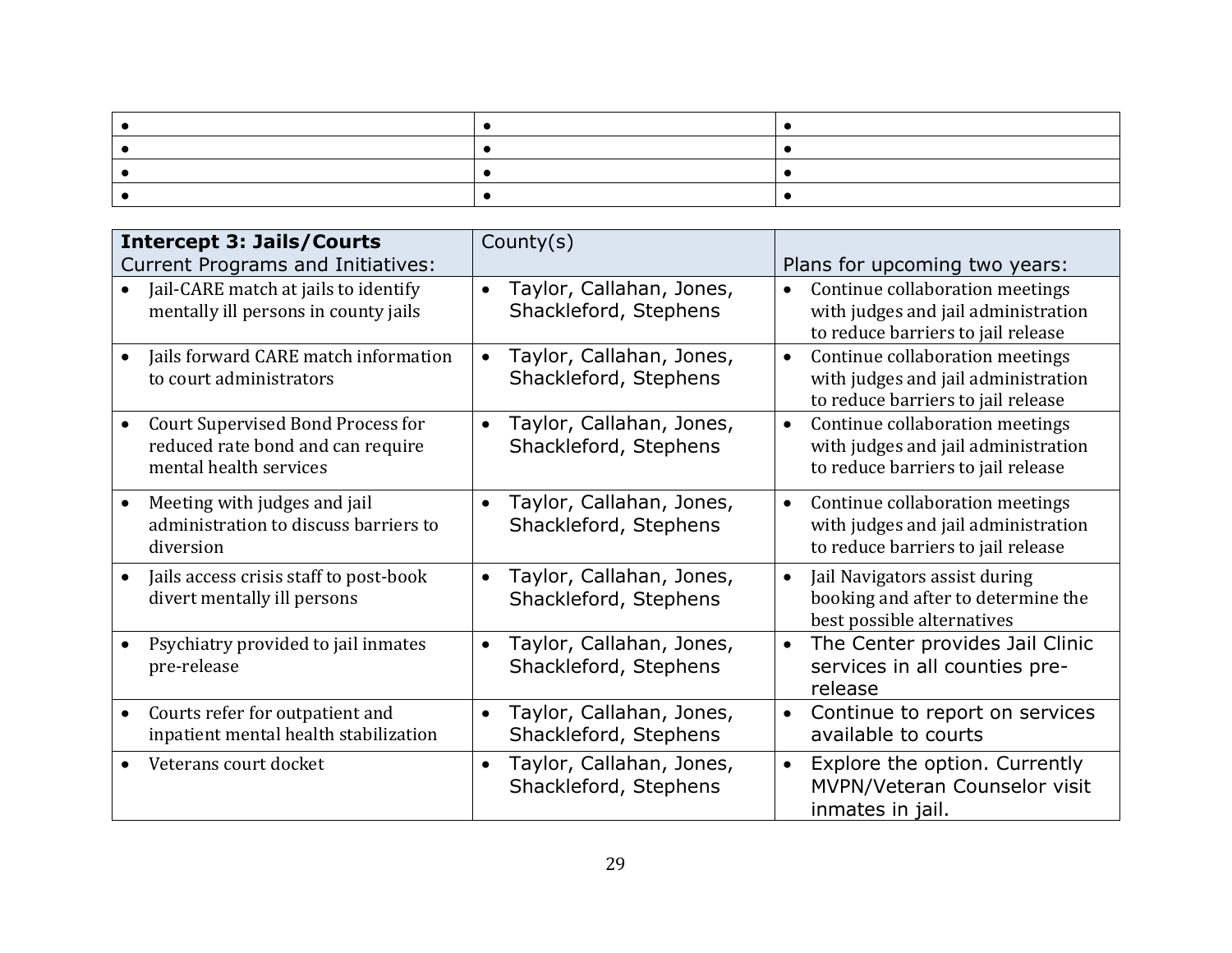| Aftercare for NGRI referrals                                                   |           | Taylor, Callahan, Jones,<br>Shackleford, Stephens |           | • Explore options for best<br>outpatient care                              |
|--------------------------------------------------------------------------------|-----------|---------------------------------------------------|-----------|----------------------------------------------------------------------------|
| Forensic aftercare in the jails post<br>state hospital discharge               | $\bullet$ | Taylor, Callahan, Jones,<br>Shackleford, Stephens |           | • Coordinate with Jail<br>Administrators through Jail<br><b>Navigators</b> |
| Forensic aftercare psychiatry                                                  |           | Taylor, Callahan, Jones,<br>Shackleford, Stephens | $\bullet$ | The Center provides Jail Clinic<br>service in all counties                 |
| Enrollment for outpatient services if<br>jail discharges a mentally ill person | $\bullet$ | Taylor, Callahan, Jones,<br>Shackleford, Stephens |           | • Coordinate using Jail<br>Navigators to connect to<br>outpatient care.    |
| Transitions program connects pre-<br>release                                   |           | Taylor, Callahan, Jones,<br>Shackleford, Stephens |           | • Coordinate using Jail<br>Navigators to connect to<br>outpatient care     |

| <b>Intercept 4: Reentry</b>                            | County $(s)$                                                   |                                                                                                      |
|--------------------------------------------------------|----------------------------------------------------------------|------------------------------------------------------------------------------------------------------|
| <b>Current Programs and Initiatives:</b>               |                                                                | Plans for upcoming two years:                                                                        |
| • Jail Navigators assist pre-release<br>planning       | Taylor, Callahan, Jones,<br>Shackleford, Stephens              | •Continue to coordinate with jail<br>and local re-entry coalition to<br>assure clients have support  |
| • Transitions program handles post<br>release services | Taylor, Callahan, Jones,<br>$\bullet$<br>Shackleford, Stephens | • Continue to coordinate with<br>jail and local re-entry coalition<br>to assure clients have support |
| • Provide forensic aftercare                           | Taylor, Callahan, Jones,<br>Shackleford, Stephens              | • Continue to coordinate with<br>jail and local re-entry coalition<br>to assure clients have support |
|                                                        |                                                                |                                                                                                      |
|                                                        |                                                                |                                                                                                      |
|                                                        |                                                                |                                                                                                      |
|                                                        |                                                                |                                                                                                      |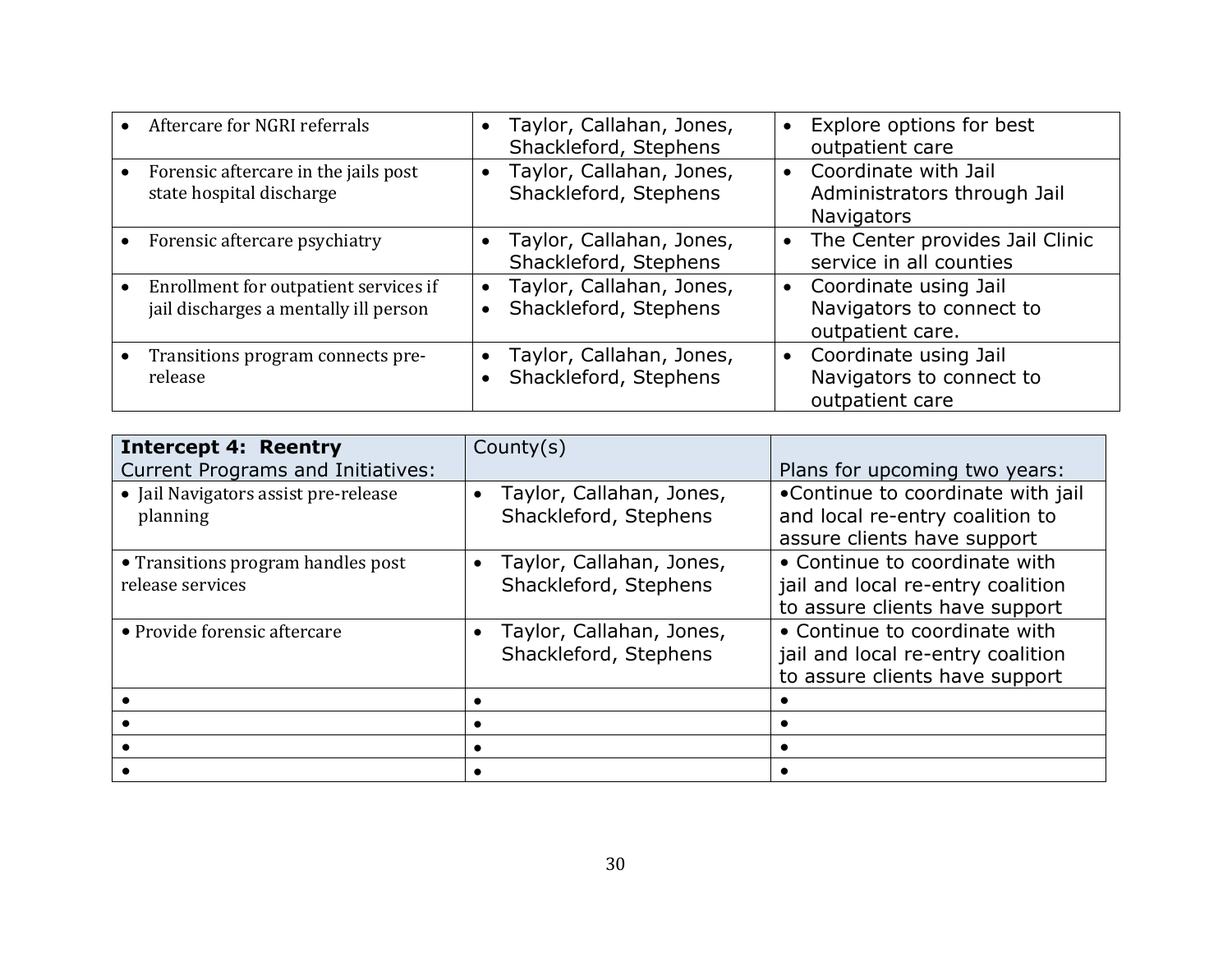| <b>Intercept 5: Community</b><br><b>Corrections</b><br><b>Current Programs and Initiatives:</b>            | Country(s)                                                     | Plans for upcoming two years: |
|------------------------------------------------------------------------------------------------------------|----------------------------------------------------------------|-------------------------------|
| TCOOMMI continuity of care to<br>provider intake and continuity of care for<br>state jail releases         | Taylor, Callahan, Jones,<br>$\bullet$<br>Shackleford, Stephens | •Continue                     |
| TCOOMMI staff have regular<br>meetings with probation and parole to<br>identify offenders needing services | Taylor, Callahan, Jones,<br>Shackleford, Stephens              | •Continue                     |
| TCOOMMI staff provide technical<br>assistance and training to parole and<br>probation units                | Taylor, Callahan, Jones,<br>$\bullet$<br>Shackleford, Stephens | •Continue                     |
| <b>TCOOMMI</b> staff facilitate<br>enrollment to center services.                                          | Taylor, Callahan, Jones,<br>Shackleford, Stephens              | •Continue                     |
|                                                                                                            |                                                                |                               |

#### <span id="page-30-0"></span>**III.B Other Behavioral Health Strategic Priorities**

*The [Texas Statewide Behavioral Health Strategic Plan](https://hhs.texas.gov/sites/default/files/050216-statewide-behavioral-health-strategic-plan.pdf) identifies other significant gaps and goals in the state's behavioral health services system. The gaps identified in the plan are:*

- *Gap 1: Access to appropriate behavioral health services for special populations (e.g., individuals with co-occurring psychiatric and substance use services, individuals who are frequent users of emergency room and inpatient services)*
- *Gap 2: Behavioral health needs of public school students*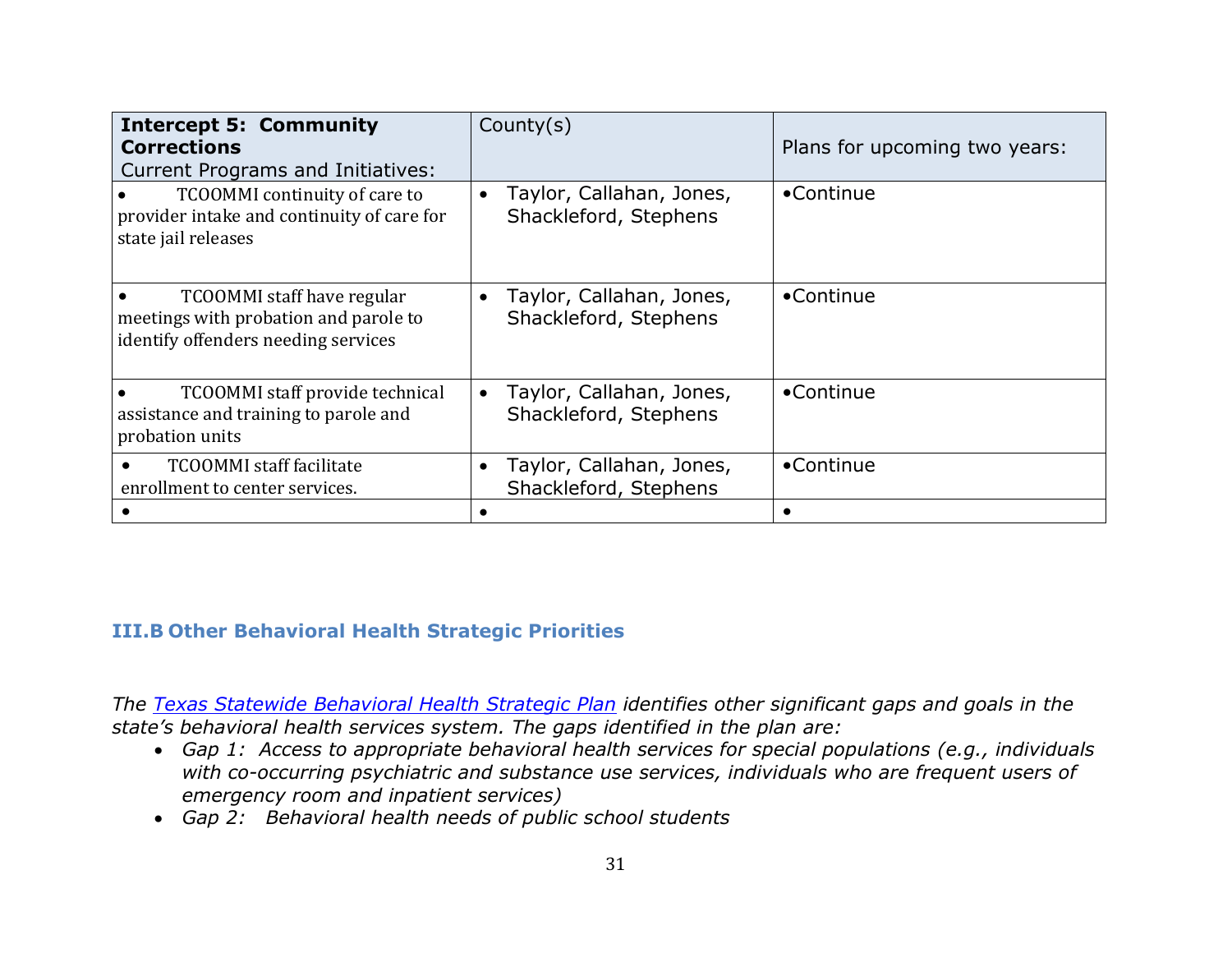- *Gap 3: Coordination across state agencies*
- *Gap 4: Veteran and military service member supports*
- *Gap 5: Continuity of care for individuals exiting county and local jails*
- *Gap 6: Access to timely treatment services*
- *Gap 7: Implementation of evidence-based practices*
- *Gap 8: Use of peer services*
- *Gap 9: Behavioral health services for individuals with intellectual disabilities*
- *Gap 10: Consumer transportation and access*
- *Gap 11: Prevention and early intervention services*
- *Gap 12: Access to housing*
- *Gap 13: Behavioral health workforce shortage*
- *Gap 14: Services for special populations (e.g., youth transitioning into adult service systems)*
- *Gap 15: Shared and usable data*

*The goals identified in the plan are:*

- *Goal 1: Program and Service Coordination - Promote and support behavioral health program and service coordination to ensure continuity of services and access points across state agencies.*
- *Goal 2: Program and Service Delivery - Ensure optimal program and service delivery to maximize resources in order to effectively meet the diverse needs of people and communities.*
- *Goal 3: Prevention and Early Intervention Services - Maximize behavioral health prevention and early intervention services across state agencies.*
- *Goal 4: Financial Alignment - Ensure that the financial alignment of behavioral health funding best meets the needs across Texas.*
- *Goal 5: Statewide Data Collaboration – Compare statewide data across state agencies on results and effectiveness.*

*In the table below briefly describe the current status of each area of focus as identified in the plan (key accomplishments, challenges and current activities), and then summarize objectives and activities planned for the next two years.*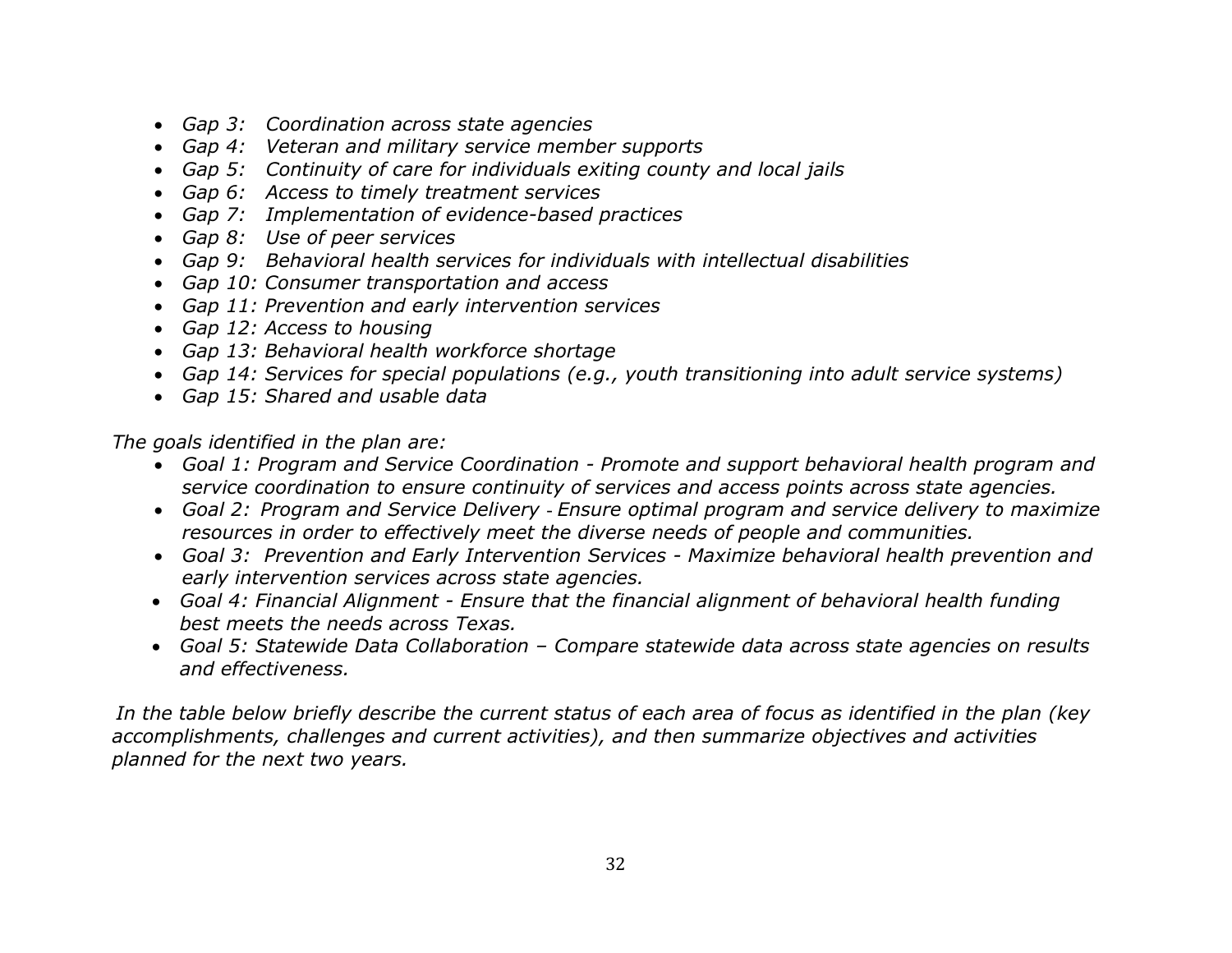| <b>Area of Focus</b>                                                                                                                                                                  | <b>Related</b><br><b>Gaps and</b><br><b>Goals from</b><br><b>Strategic</b><br><b>Plan</b> | <b>Current Status</b>                                                                                                                                                       | <b>Plans</b>                                                                                                                                           |
|---------------------------------------------------------------------------------------------------------------------------------------------------------------------------------------|-------------------------------------------------------------------------------------------|-----------------------------------------------------------------------------------------------------------------------------------------------------------------------------|--------------------------------------------------------------------------------------------------------------------------------------------------------|
| Improving access to<br>timely outpatient<br>services                                                                                                                                  | $\bullet$ Gap 6<br>$\bullet$ Goal 2                                                       | • New hospital continuity of<br>care hired to do pre-<br>discharge enrollments and<br>follow up services                                                                    | • Continue efforts in place.                                                                                                                           |
| Improving continuity<br>of care between<br>inpatient care and<br>community services<br>and reducing hospital<br>readmissions                                                          | $\bullet$ Gap 1<br>• Goals<br>1, 2, 4                                                     | • Hospital Continuity of<br>Care worker facilitating<br>aftercare.<br>• Added an MCOT Relapse<br>Prevention Worker to<br>enhance crisis follow up                           | • Continue efforts in place.                                                                                                                           |
| Transitioning long-<br>term state hospital<br>patients who no<br>longer need an<br>inpatient level of care<br>to the community<br>and reducing other<br>state hospital<br>utilization | $\bullet$ Gap 14<br>$\bullet$ Goals 1,4                                                   | <b>Hospital Continuity of</b><br>$\bullet$<br>Care worker facilitating<br>aftercare following up to<br>confirm enrollment for all<br>state hospital aftercare<br>referrals. | • Hospital Continuity of Care<br>worker facilitating aftercare<br>following up to confirm<br>enrollment for all state<br>hospital aftercare referrals. |
| Implementing and<br>ensuring fidelity with<br>evidence-based<br>practices                                                                                                             | $\bullet$ Gap 7<br>$\bullet$ Goal 2                                                       | • QA chart audits                                                                                                                                                           | • QA chart audits                                                                                                                                      |
| Transition to a<br>recovery-oriented                                                                                                                                                  | $\bullet$ Gap 8<br>$\bullet$ Goals 2,3                                                    | • Contracting with Mental<br>Health America for                                                                                                                             | <b>Expand peer program</b><br>$\bullet$<br>services using CCBHC                                                                                        |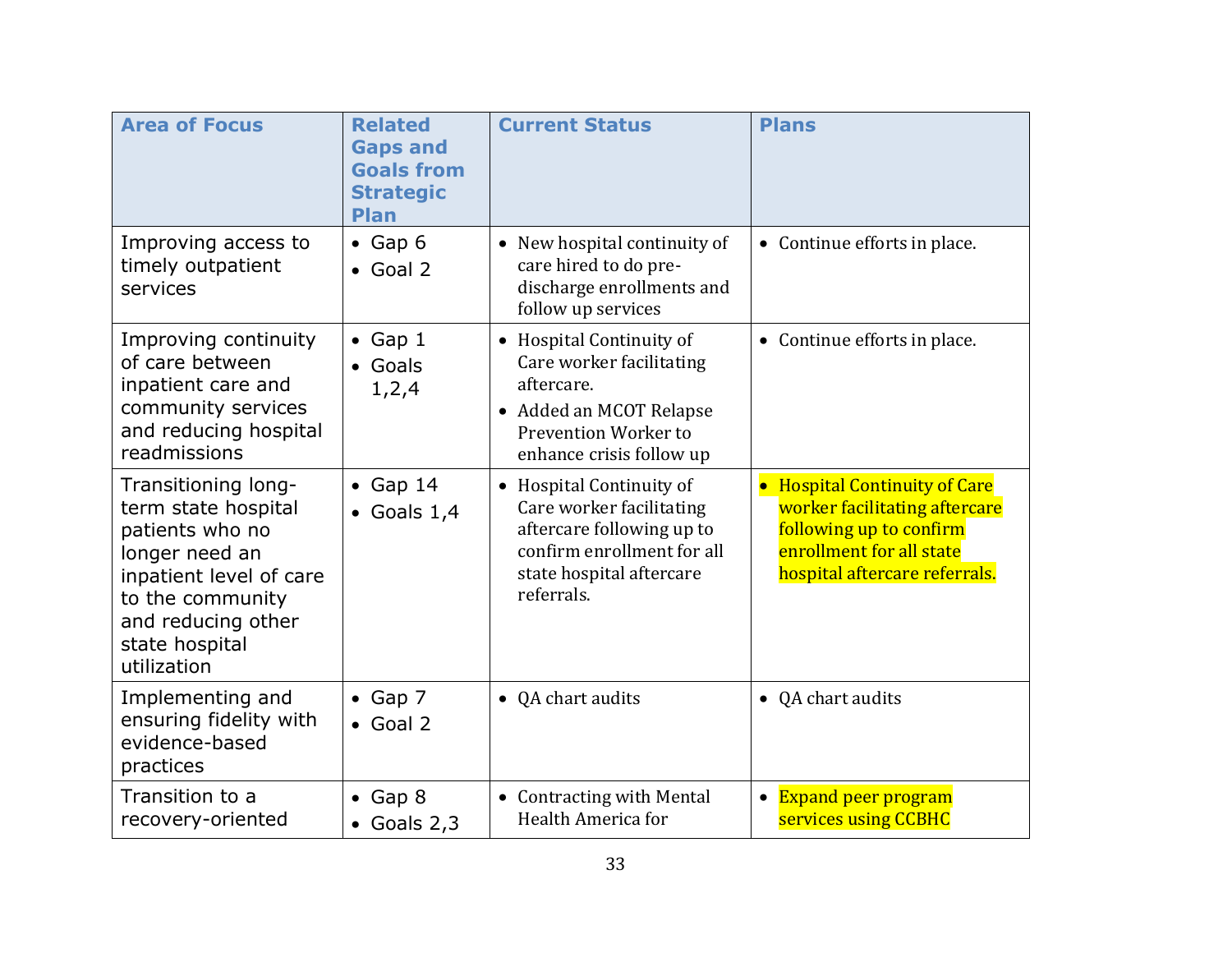| <b>Area of Focus</b>                                                                    | <b>Related</b><br><b>Gaps and</b><br><b>Goals from</b><br><b>Strategic</b><br><b>Plan</b> | <b>Current Status</b>                                                                                                                                                                                                                                                                                                                                                        | <b>Plans</b>                                                                                                                                                                                                                                                                                                                                                       |
|-----------------------------------------------------------------------------------------|-------------------------------------------------------------------------------------------|------------------------------------------------------------------------------------------------------------------------------------------------------------------------------------------------------------------------------------------------------------------------------------------------------------------------------------------------------------------------------|--------------------------------------------------------------------------------------------------------------------------------------------------------------------------------------------------------------------------------------------------------------------------------------------------------------------------------------------------------------------|
| system of care,<br>including use of peer<br>support services                            |                                                                                           | <b>Consumer Operated</b><br>Services<br>Employed peer specialists<br>for adult population<br>• Employed Family Partner<br>for Child population<br>• Participation in Recovery<br>Reads                                                                                                                                                                                       | <b>Expansion Grant funds in</b><br><b>FY21</b>                                                                                                                                                                                                                                                                                                                     |
| Addressing the needs<br>of consumers with<br>co-occurring<br>substance use<br>disorders | • Gaps $1,14$<br>$\bullet$ Goals 1,2                                                      | • MOU with Abilene<br>Recovery Council<br>• COPSD Training for all<br>staff and inclusion in<br>treatment plans<br>• Coordinate housing with<br>halfway houses<br>• Participation in Recovery<br>Oriented System of Care<br>(ROSC)<br>• In FY19 applied for SUD<br>licensure to resume<br>outpatient services<br>• Applied for HHSC SUD<br>funds to serve indigent<br>adults | • MOU with Abilene Recovery<br>• COPSD training for all staff<br>and inclusion in treatment<br>plans<br>• Coordinate housing with<br>halfway houses<br>• Participation in Recovery<br>Oriented System of Care<br>(ROSC)<br>• Provide substance use<br>counseling by LCDC's or QCC.<br>• SUD licensure approved<br>in FY20 and outpatient<br>services began in FY21 |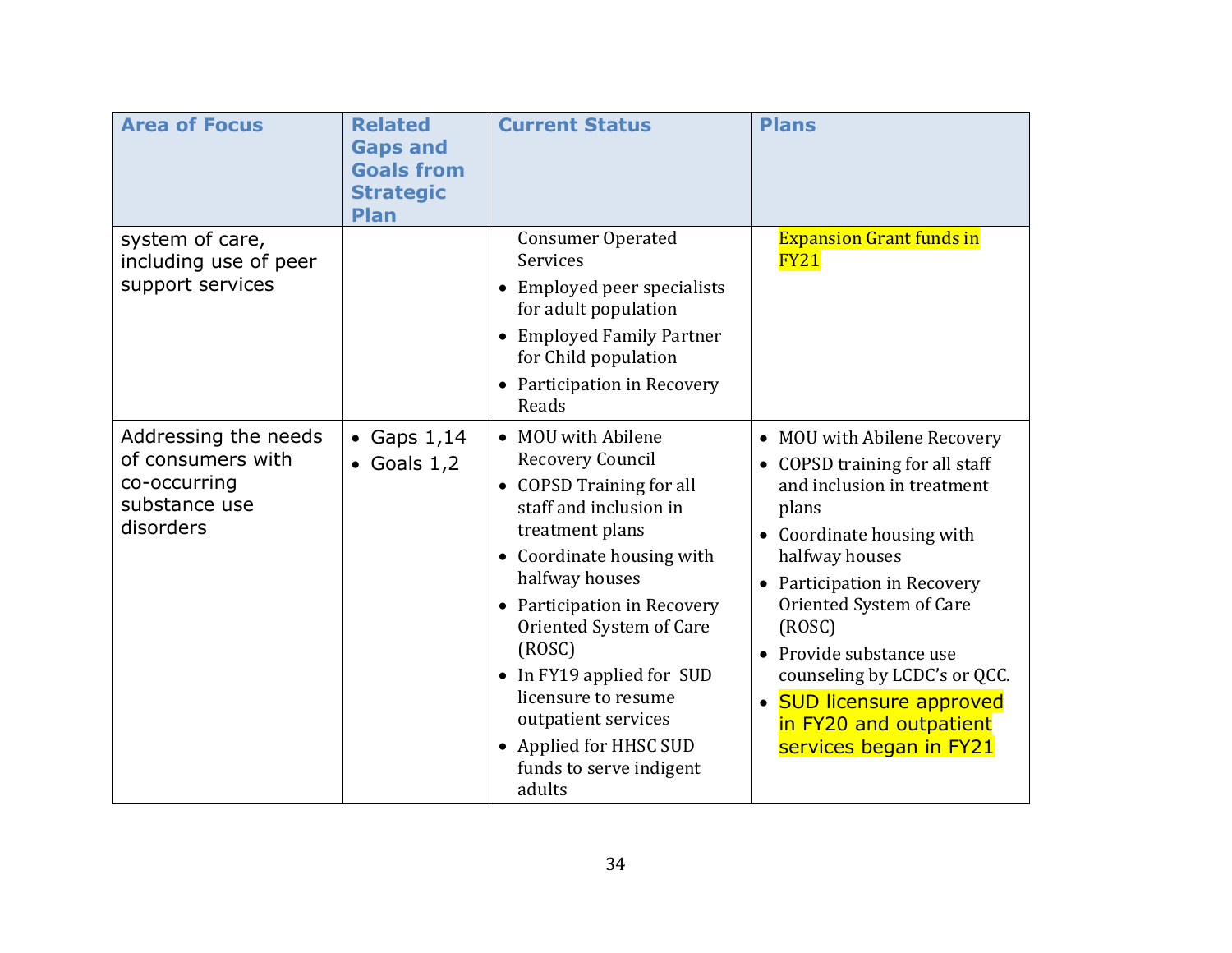| <b>Area of Focus</b>                                                                                                       | <b>Related</b><br><b>Gaps and</b><br><b>Goals from</b><br><b>Strategic</b><br><b>Plan</b> | <b>Current Status</b>                                                                                                                                 | <b>Plans</b>                                                                                                                                               |
|----------------------------------------------------------------------------------------------------------------------------|-------------------------------------------------------------------------------------------|-------------------------------------------------------------------------------------------------------------------------------------------------------|------------------------------------------------------------------------------------------------------------------------------------------------------------|
| Integrating<br>behavioral health<br>and primary care<br>services and meeting<br>physical healthcare<br>needs of consumers. | $\bullet$ Gap 1<br>• Goals $1,2$                                                          | • Coordinate with local<br>FQHC regarding mutual<br>patients.<br>Expanding physical health<br>$\bullet$<br>screening and care<br>coordination efforts | • Coordinate with local FQHC<br>regarding mutual patients.<br>• Add Care Coordination staff<br>to assist with coordination of<br>care.                     |
| Consumer<br>transportation and<br>access to treatment in<br>remote areas                                                   | $\bullet$ Gap 10<br>$\bullet$ Goal 2                                                      | Use of telemedicine or<br>$\bullet$<br>telehealth services                                                                                            | Use of telemedicine or<br>$\bullet$<br>telehealth services                                                                                                 |
| Addressing the<br>behavioral health<br>needs of consumers<br>with Intellectual<br><b>Disabilities</b>                      | $\bullet$ Gap 14<br>$\bullet$ Goals 2,4                                                   | • Utilize crisis specialist to<br>follow up on 911 calls<br>from provider addresses                                                                   | Continue activities in place.<br>$\bullet$<br>• MH staff participating in IDD<br><b>Crisis Training through HUB</b>                                        |
| Addressing the<br>behavioral health<br>needs of veterans                                                                   | Gap 4<br>$\bullet$ Goals 2,3                                                              | Hired a veteran counselor<br>Hired a veteran peer<br>$\bullet$                                                                                        | • Working with local Military<br>Partnership group to<br>address community service<br>needs<br><b>Explored</b> Veteran One Stop<br>with Community Partners |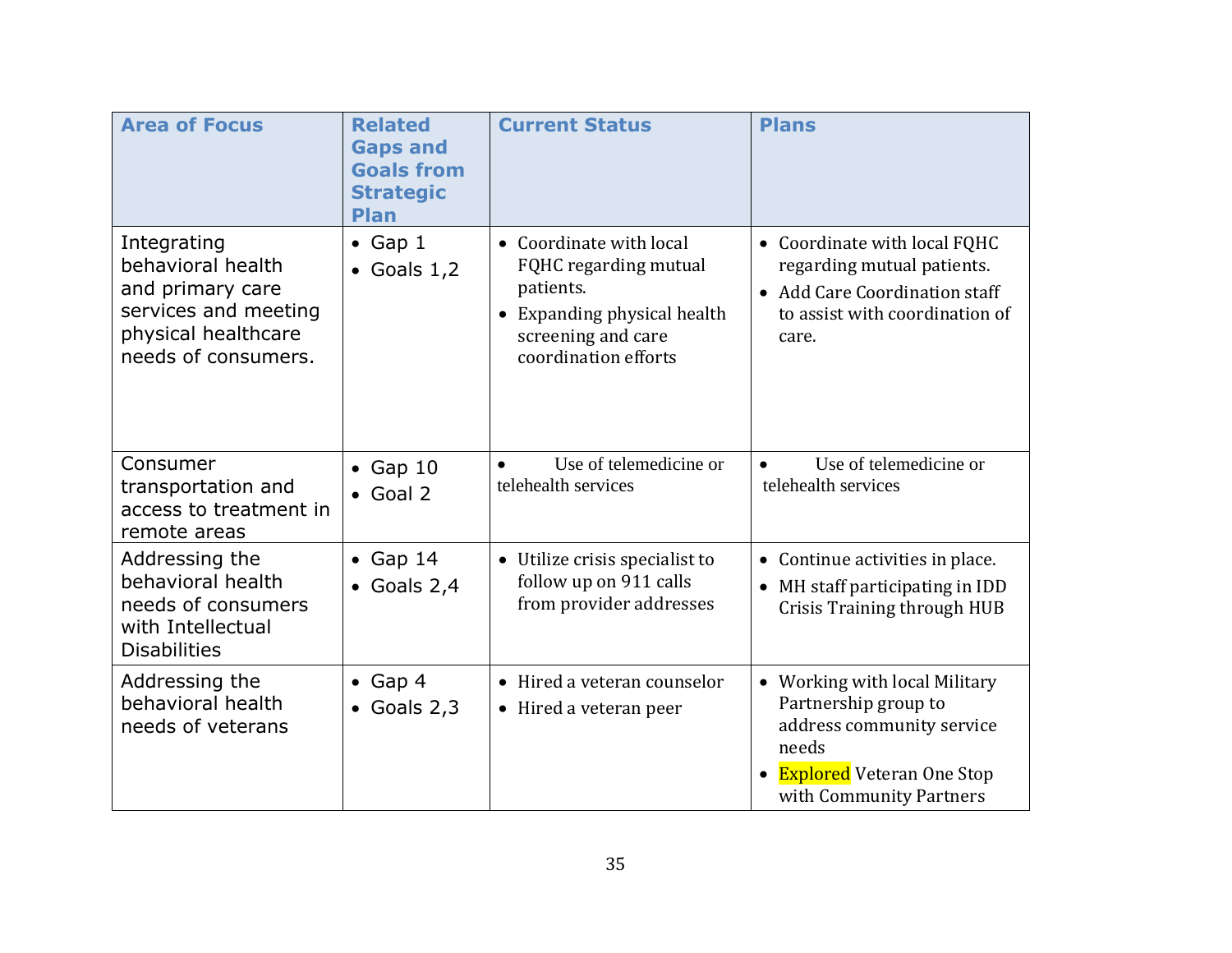#### <span id="page-35-0"></span>**III.C Local Priorities and Plans**

- *Based on identification of unmet needs, stakeholder input, and internal assessment, identify the top local priorities for the next two years. These might include changes in the array of services, allocation of resources, implementation of new strategies or initiatives, service enhancements, quality improvements, etc.*
- *List at least one but no more than five priorities.*
- *For each priority, briefly describe current activities and achievements and summarize plans for the next two years. If local priorities are addressed in the table above, list the local priority and enter "see above" in the remaining two cells.*

| <b>Local Priority</b>                                         | <b>Current Status</b>                                                                        | <b>Plans</b>                                                                                                          |
|---------------------------------------------------------------|----------------------------------------------------------------------------------------------|-----------------------------------------------------------------------------------------------------------------------|
| Increase outpatient service<br>options for adolescents in the | No private psychiatry offices serving<br>children                                            | • Center obtained licensure to resume SUD<br>outpatient service delivery.                                             |
| community.                                                    | • Very limited SUD services for<br>adolescents in community                                  | • Center continues to advocate for changes<br>to Ryan Haight act that limits prescribing<br>that impacts adolescents. |
|                                                               |                                                                                              | • Center prescribers obtained X waiver to<br>begin MAT treatment in clinic                                            |
| <b>Increased SUD services</b>                                 | • OSAR does initial screening<br>• Center refers to Recovery Specialist,                     | • Center obtained SUD licensure and offers<br>outpatient service delivery                                             |
|                                                               | detox, outpatient and inpatient care                                                         | • Center will initiate MAT and ambulatory<br>detox in 2021.                                                           |
| <b>Improve Support for Jail</b><br>Diversion and Coordination | • Discuss with local officials' ability to<br>increase resources to support these<br>efforts | • Build upon the Jail Navigator role to<br>facilitate other options for diversion                                     |
|                                                               |                                                                                              |                                                                                                                       |
|                                                               |                                                                                              |                                                                                                                       |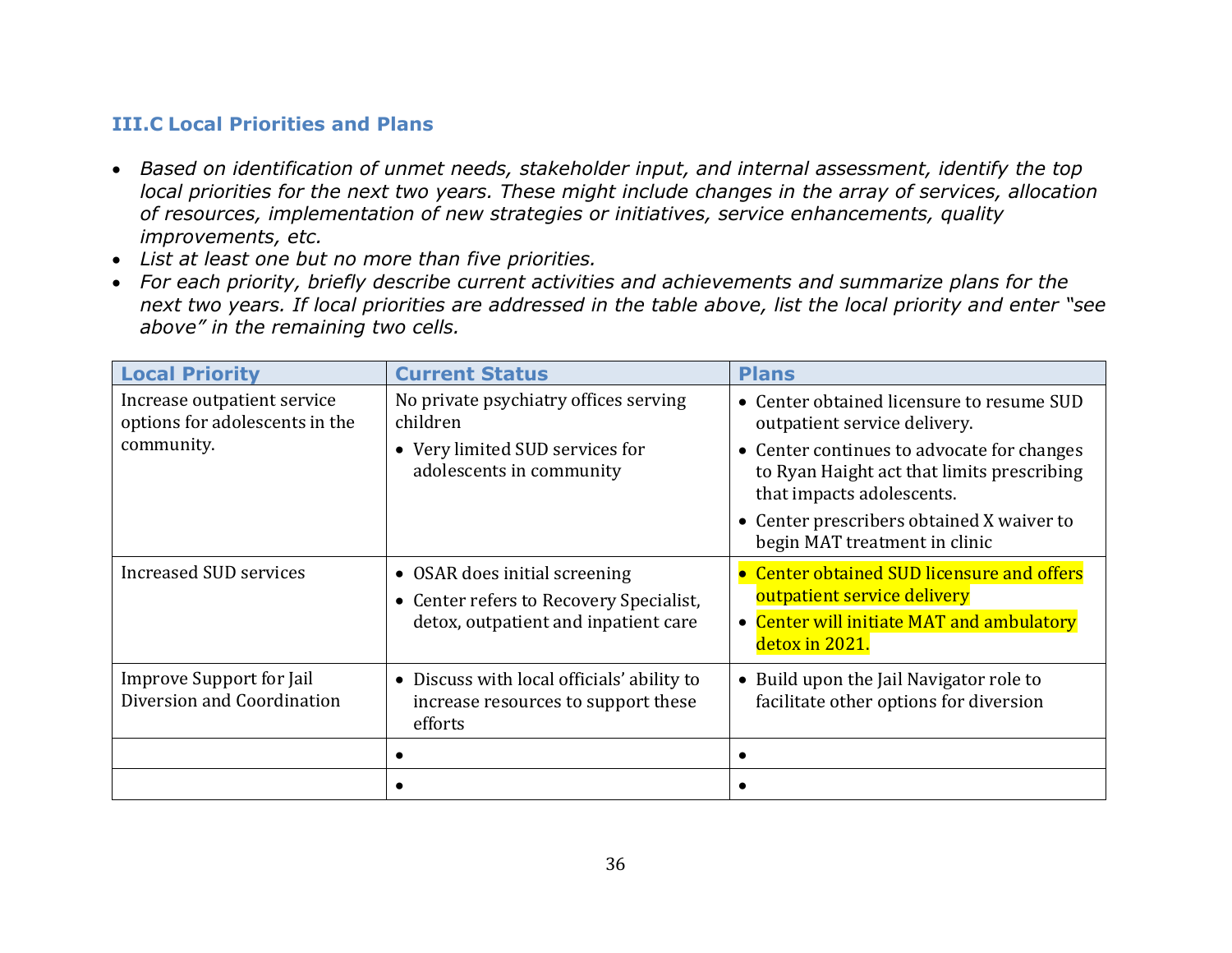#### <span id="page-36-0"></span>**III.D System Development and Identification of New Priorities**

Development of the local plans should include a process to identify local priorities and needs and the resources required for implementation. The priorities should reflect the input of key stakeholders involved in development of the Psychiatric Emergency Plan as well as the broader community. This builds on the ongoing communication and collaboration LMHAs and LBHAs have with local stakeholders. The primary purpose is to support local planning, collaboration, and resource development. The information provides a clear picture of needs across the state and support planning at the state level.

In the table below, identify the local service area's priorities for use of any *new* funding should it become available in the future. Do not include planned services and projects that have an identified source of funding. Consider regional needs and potential use of robust transportation and alternatives to hospital care. Examples of alternatives to hospital care include residential facilities for non-restorable individuals, outpatient commitments, and other individuals needing long-term care, including geriatric patients with mental health needs. Also consider services needed to improve community tenure and avoid hospitalization.

Provide as much detail as practical for long-term planning and:

- Assign a priority level of 1, 2 or, 3 to each item, with 1 being the highest priority;
- Identify the general need;
- Describe how the resources would be used—what items/components would be funded, including estimated quantity when applicable; and
- Estimate the funding needed, listing the key components and costs (for recurring/ongoing costs, such as staffing, state the annual cost.

| <b>Priority</b> | <b>Need</b>                                | <b>Brief description of how resources</b><br>would be used | <b>Estimated Cost</b>                               |
|-----------------|--------------------------------------------|------------------------------------------------------------|-----------------------------------------------------|
|                 | Increase outpatient<br>service options for | • Add staff for adolescent SUD service                     | • Additional dedicated staff<br>position - \$60,000 |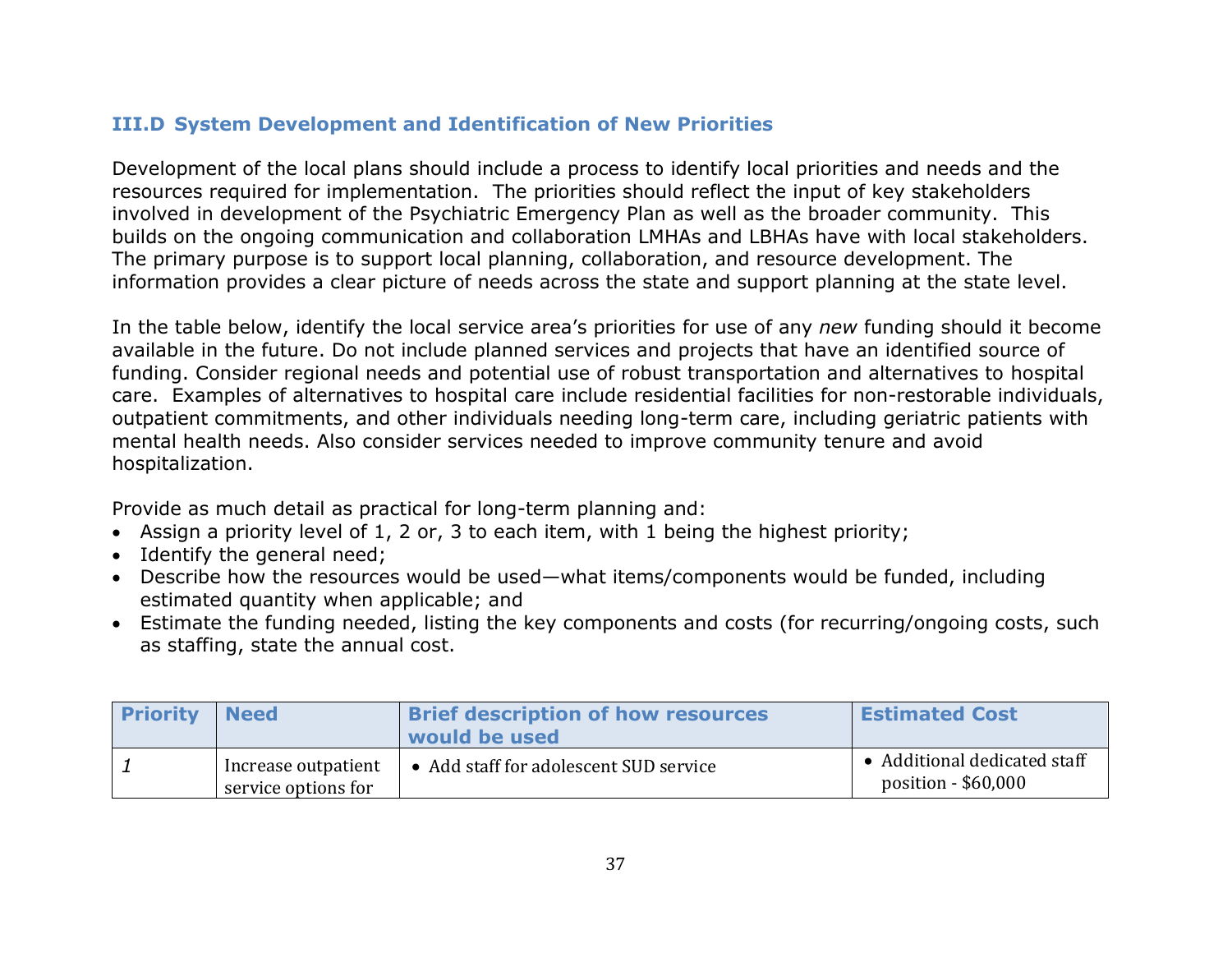| adolescents in the<br>community.                                 |                                                                                                                                                    |                                                                                           |
|------------------------------------------------------------------|----------------------------------------------------------------------------------------------------------------------------------------------------|-------------------------------------------------------------------------------------------|
| <b>Increased SUD</b><br>services                                 | • Center has reapplied for licensure and will resume<br>outpatient service delivery<br>• Center will initiate MAT and ambulatory detox in<br>2020. | \$100,000 for Additional<br>staff with substance<br>abuse expertise<br>• \$40,000 for MAT |
| <b>Improve Support</b><br>for Jail Diversion<br>and Coordination | • Build upon the Jail Navigator role to facilitate<br>other options for diversion.                                                                 | $\bullet$ N/A                                                                             |
|                                                                  |                                                                                                                                                    |                                                                                           |
|                                                                  |                                                                                                                                                    |                                                                                           |
|                                                                  |                                                                                                                                                    |                                                                                           |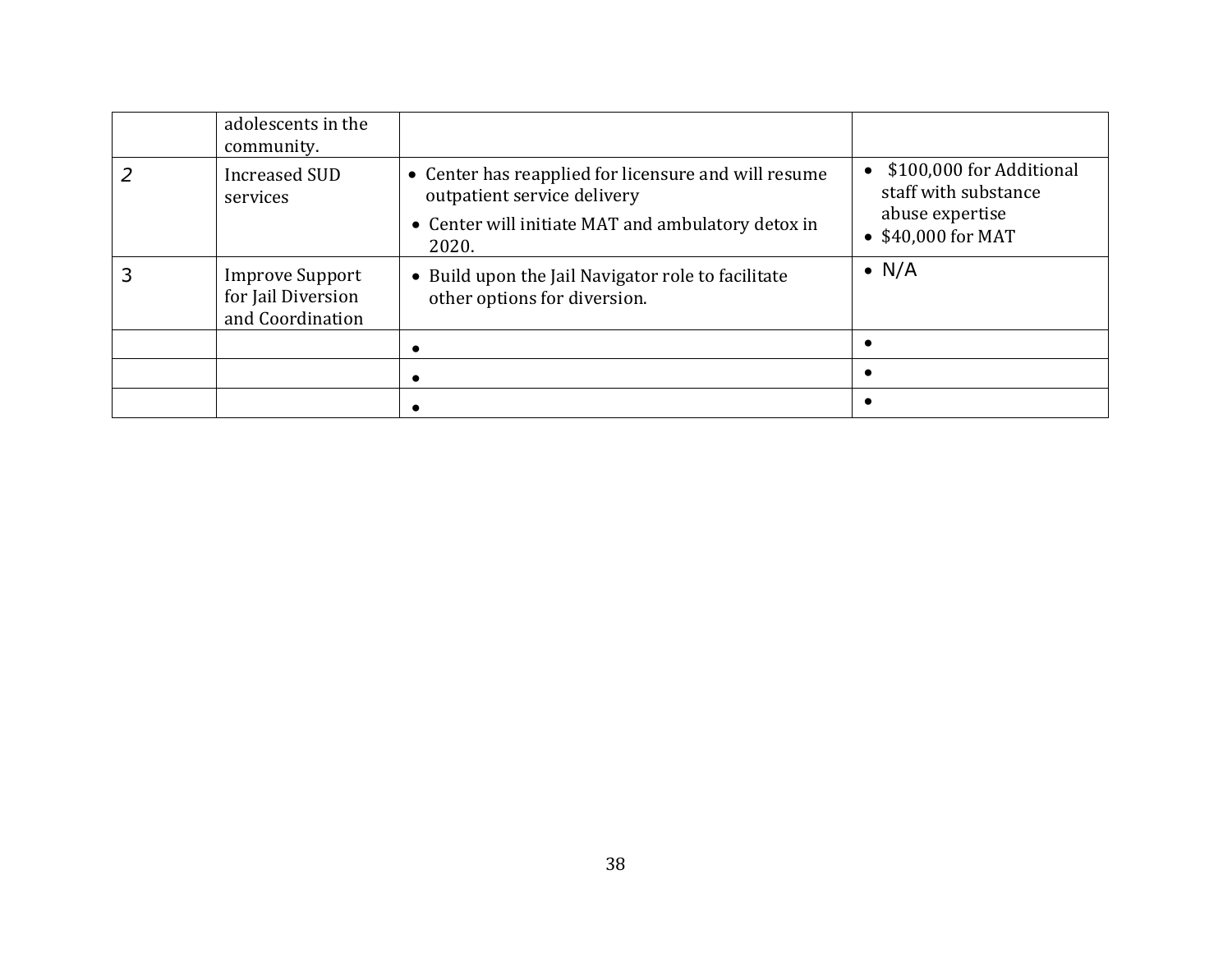### <span id="page-38-0"></span>**Appendix A: Levels of Crisis Care**

**Admission criteria** – Admission into services is determined by the individual's level of care as determined by the TRR Assessment found [here](https://hhs.texas.gov/sites/default/files/documents/doing-business-with-hhs/provider-portal/behavioral-health-provider/um-guidelines/trr-utilization-management-guidelines-child.pdf) for adults or here for children and adolescents. The TRR assessment tool is comprised of several modules used in the behavioral health system to support care planning and level of care decision making. High scores on the TRR Assessment module, such as items of Risk Behavior (Suicide Risk and Danger to Others) or Life Domain Functioning and Behavior Health Needs (Cognition), trigger a score that indicates the need for crisis services.

**Crisis Hotline** – The Crisis Hotline is a 24/7 telephone service that provides information, support, referrals, screening and intervention. The hotline serves as the first point of contact for mental health crisis in the community, providing confidential telephone triage to determine the immediate level of need and to mobilize emergency services if necessary. The hotline facilitates referrals to 911, MCOT, or other crisis services.

**Crisis Residential Units**– provide community-based residential crisis treatment to individuals with a moderate to mild risk of harm to self or others, who may have fairly severe functional impairment, and whose symptoms cannot be stabilized in a less intensive setting. Crisis residential facilities are not authorized to accept individuals on involuntary status.

**Crisis Respite Units** –provide community-based residential crisis treatment for individuals who have low risk of harm to self or others, and who may have some functional impairment. Services may occur over a brief period of time, such as two hours, and generally serve individuals with housing challenges or assist caretakers who need short-term housing or supervision for the persons they care for to avoid mental health crisis. Crisis respite facilities are not authorized to accept individuals on involuntary status.

**Crisis Services** – Crisis services are brief interventions provided in the community that ameliorate the crisis and prevent utilization of more intensive services such as hospitalization. The desired outcome is resolution of the crisis and avoidance of intensive and restrictive intervention or relapse.

**Crisis Stabilization Units (CSU) –** are the only licensed facilities on the crisis continuum and may accept individuals on emergency detention or orders of protective custody. CSUs offer the most intensive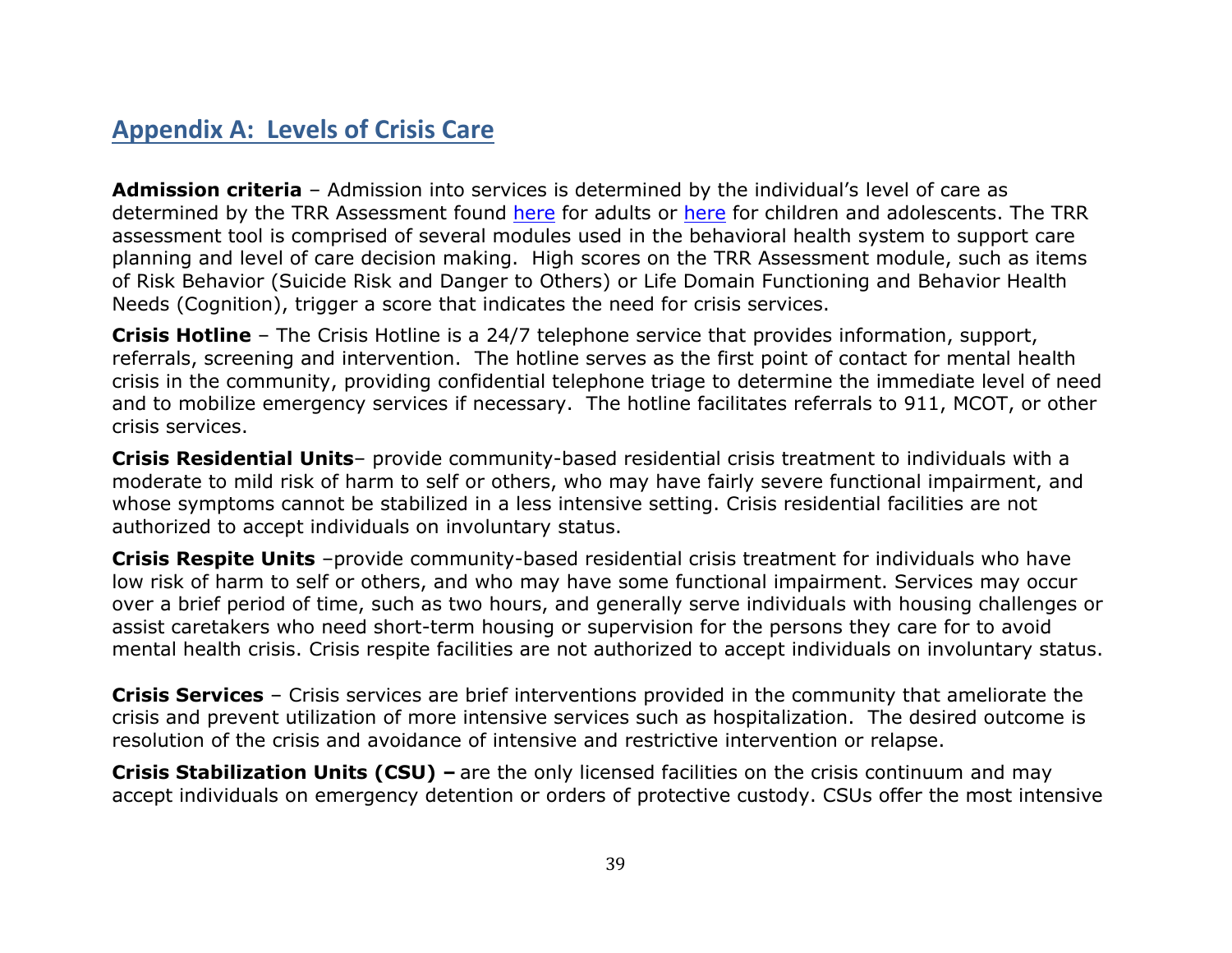mental health services on the crisis facility continuum by providing short-term crisis treatment to reduce acute symptoms of mental illness in individuals with a high to moderate risk of harm to self or others.

**Extended Observation Units (EOU)** – provide up to 48-hours of emergency services to individuals in mental health crisis who may pose a high to moderate risk of harm to self or others. EOUs may accept individuals on emergency detention.

**Mobile Crisis Outreach Team (MCOT)** – MCOTs are clinically staffed mobile treatment teams that provide 24/7, prompt face-to-face crisis assessment, crisis intervention services, crisis follow-up, and relapse prevention services for individuals in the community.

**Psychiatric Emergency Service Center (PESC)** - PESCs provide immediate access to assessment, triage and a continuum of stabilizing treatment for individuals with behavioral health crisis. PESC projects include rapid crisis stabilization beds within a licensed hospital, extended observation units, crisis stabilization units, psychiatric emergency service centers, crisis residential, and crisis respite and are staffed by medical personnel and mental health professionals that provide care 24/7. PESCs may be co-located within a licensed hospital or CSU or be within proximity to a licensed hospital. The array of projects available in a service area is based on the local needs and characteristics of the community and is dependent upon LMHA/LBHA funding.

**Rapid Crisis Stabilization and Private Psychiatric Beds** – Hospital services staffed with medical and nursing professionals who provide 24/7 professional monitoring, supervision, and assistance in an environment designed to provide safety and security during acute behavioral health crisis. Staff provides intensive interventions designed to relieve acute symptomatology and restore the individual's ability to function in a less restrictive setting.